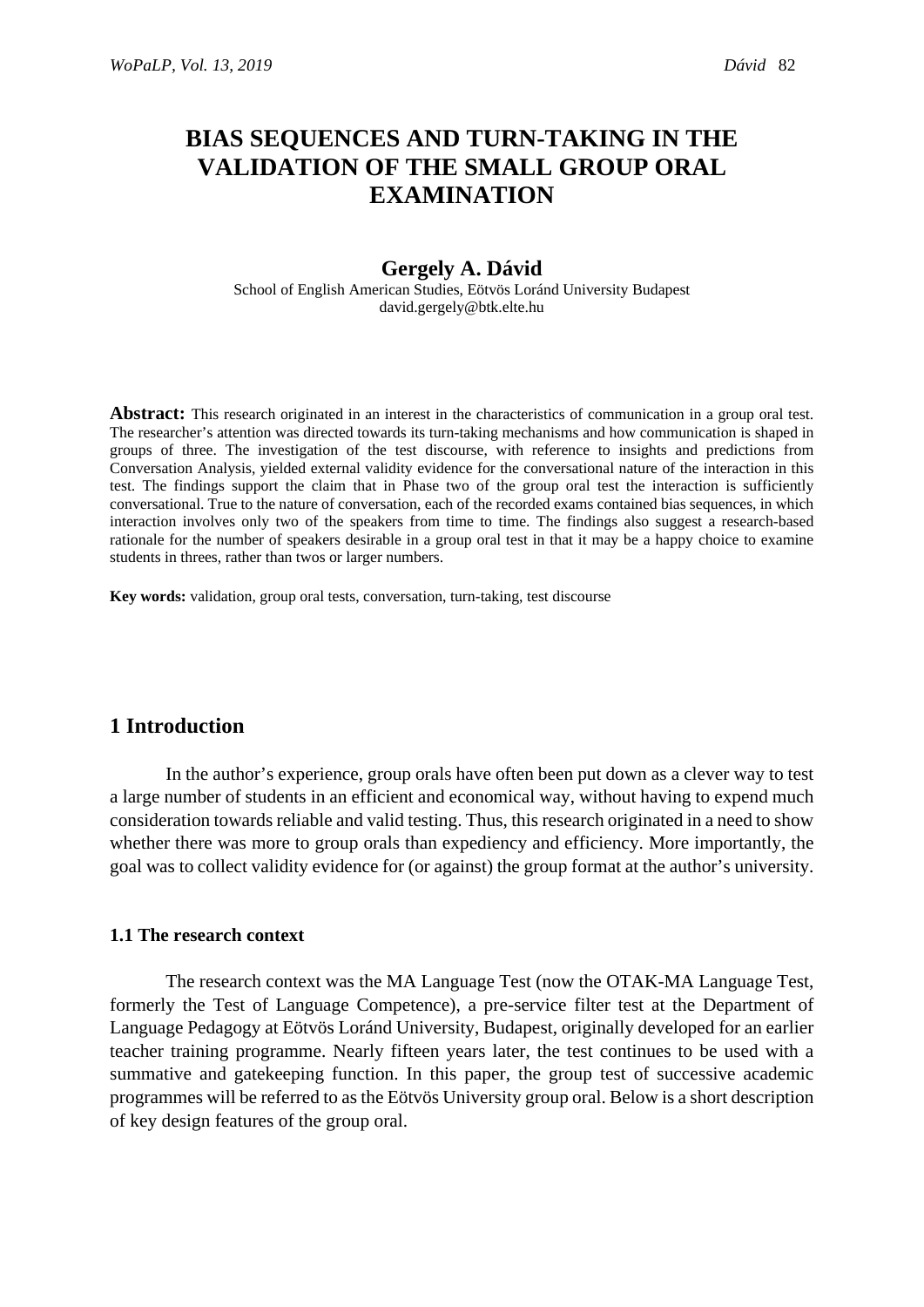#### **1.2 Important design elements**

The Eötvös University group oral comprises two phases. Phase 1 elicits extended chunks of language, dominantly monologic in form, but this phase is not dealt with in this study. This study focuses on Phase 2, which is designed to test conversational skills in numerous shorter turns. The two-phase design was influenced by Ochs' distinction of "relatively planned" and "relatively unplanned" (1979, p.55) discourse categories. It is relatively planned if what one has to say has been thought out previously, and relatively unplanned if the interaction is spontaneous. Phase 1 is preceded by five minutes' preparation time whereas Phase 2 is initiated by the examiners' spoken prompt, leaving no preparation time.

Three relevant design elements of the Eötvös University group oral need to be highlighted. First, the exam tasks require minimal interlocuting. They are so designed that interaction can move ahead without substantial examiner interlocution, the exceptions being the examiner submitted task for Phase 2 and the rescue question, resorted to only in the case of not getting enough evidence for the rating. Whether the interaction in the group oral is driven by the task or is examiner-led is important because a focus on student-to-student interaction was not a logical necessity in early versions of the group oral. Morrison & Lee (1985), for example, report a teacher-led discussion with one teacher in the interlocutor's role. Day & Shapson (1987) report a group discussion in which the examiners appear to lead the discussion, "intervening as little as possible" (pp.241-242), but no further information is put forward. Scott (1986) does not even specify the extent of the examiners' involvement as interlocutors. It is surprising to read about such designs now because if allowing unhampered and uninterrupted candidate interaction is important, it seems counterproductive to smuggle interlocuting examiners back into the action.

The second significant feature of the Eötvös University group oral is that students take the test in threes (trios), with no allowances for groups of four or five. In the running of the exam, fellow students called helpers are asked make up the trios, should some students not find their partners. In the early literature, by contrast, the number of test-takers varies greatly. Fulcher's (1993) were groups of three. Swain's (1985) were groups of three or four. Shohamy et al. (1986), Reves (1991) and the Hong Kong Examinations Authority (1995) report four students. Morrison & Lee (1985), Day & Shapson (1987) and Hilsdon (1991) all report five. Six students were reported in Lazaraton (1996) and Scott (1986). Folland & Robertson (1976) and Liski & Puntanen (1983) report group sizes between five and seven, whereas Shectman (1988) reports as many as eight and Hutchinson (1986) does not even state their number! More recently, there has been less of a range in the number of candidates reported, the most often reported setups being three or four (Bonk & Ockey, 2003; He & Dai, 2006; Leaper, 2010; Nakamura, 2003, 2005; Ockey, 2009; Van Moere, 2006, 2007;).

The third important design element is that students form the groups themselves, rather than be combined by the organisers. Used since inception, this technique places about 90% of the students efficiently. Leaving it to the students to form groups had its source in the designers' awareness that the different personal characteristics in planned or truly random combinations might cause problems. An explicit rationale for similar situations was articulated as the *bias for best* principle for communicative language testing (Swain, 1985).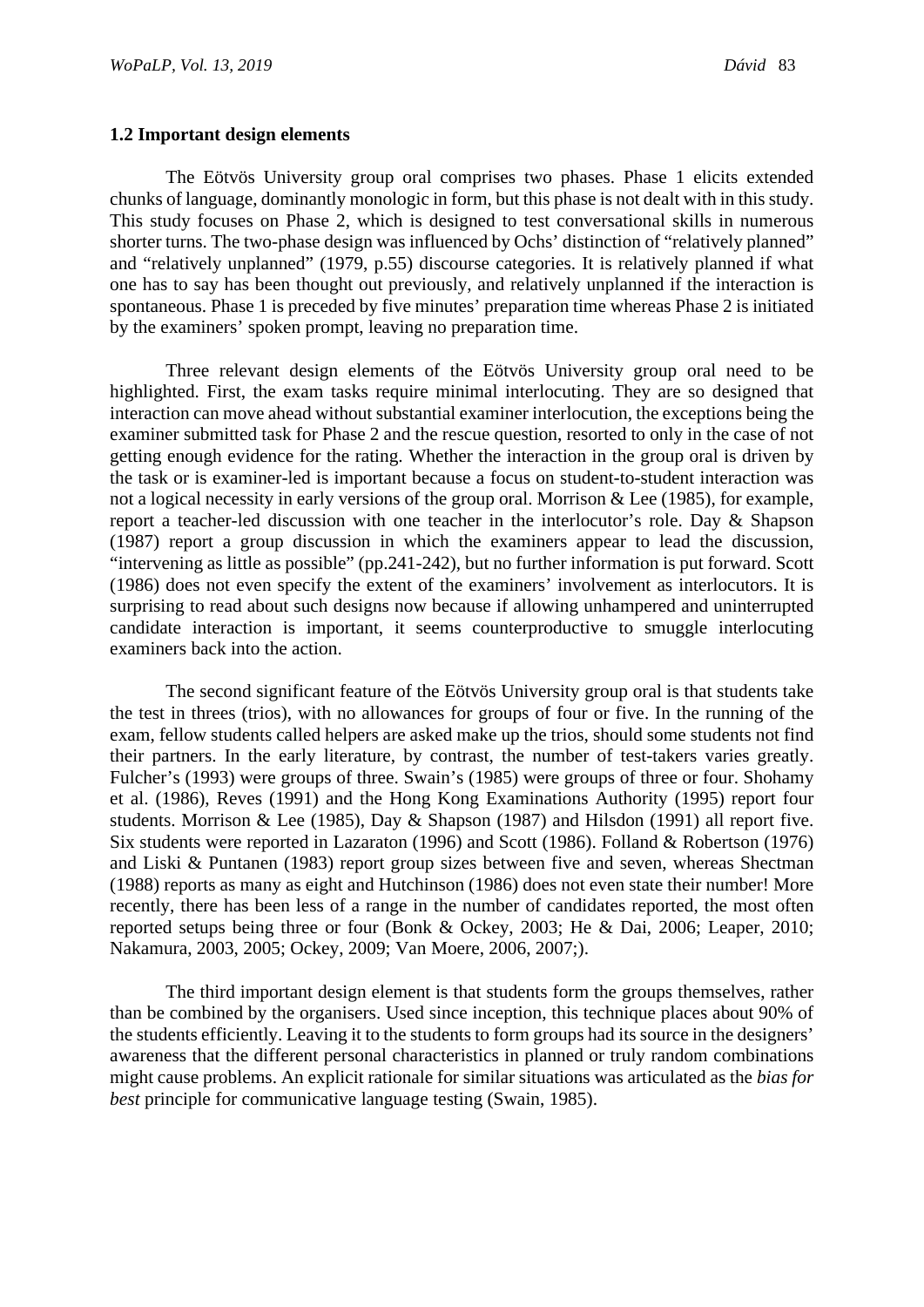# **2 Theoretical background**

#### **2.1Early work with the group oral**

The group oral was put to a variety of educational uses towards the end of the last century. The earliest discussion was by Folland & Robertson (1976) at a university in Finland. In the 1980s, the group oral generated considerable interest in Israel: Reves (1980, 1982, 1991), Berkoff (1985), Shohamy, Reves & Bejarano (1986) described the design of an oral battery for the English matura. In Shectman (1988), the individual and group interview procedures were compared for their predictive validity in a teacher-training programme. In Morrison & Lee (1985), the group oral predicted academic success at the University of Hong Kong. In Canada, Day & Shapson (1987) tested children in French immersion programmes. Hilsdon's (1991) test was a selection device for further study in Zambia. In contrast with group orals in a foreign language, Hutchinson (1986) indicated a trend in Britain to assess students in L1.

However, as Skehan wrote (1991), the group oral was shunned by testers for a long time in the past because the equal opportunities in testing individually weighed more heavily than either the naturalness or symmetrical power relations that groups seemed to offer. He noted, however, that Gorman & Brooks (1986) and Hutchinson (1986) were successful experimentations with group techniques. Concerns, for example, Pavlou (1997), were raised about the difficulty of simultaneously examining a group as examiners would have their attention divided and equal opportunities would suffer as a result. In addition to the paired format, group testing was an alternative at best to the traditional interview-type test. Despite the doubts, Carroll (1980) and Canale (1984) recommended group techniques early on.

#### **2.2 More recent work**

The new millennium saw a surge of studies, many of them from Japanese educational contexts. As a result, it had become a much better researched test format. (Bonk & Ockey, 2003; Gan, 2010; He & Dai, 2006; Leaper, 2010; Nakamura, 2003, 2005; Nakatsuhara, 2009, 2011; Nunn, 2000; Ockey, 2001, 2006, 2009; Van Moere, 2006, 2007). Most of these studies may be called outcome-based (Lazaraton, 2002), drawing inferences on the basis of scores (Bonk & Ockey, 2003; Nakamura, 2003, 2005; Ockey, 2001, 2006, 2009; Van Moere, 2006). The group oral, however, was still not well-researched in terms of its discourse, the most relevant studies being He & Dai (2006), Gan (2010) and Leaper (2010). Van Moere (2007), Nakatsuhara (2009, 2011, 2013) are analyses of scores and test discourse.

The ambition of these recent studies was to establish whether the group oral might be a viable alternative to the interview test. In general, the score-based studies found that the dominant source of variance in the scores is candidate oral proficiency. Minor sources of variance were those of task, the rating (raters, rating scales) and the testing occasion. Manyfacet Rasch Measurement (MFRM) allowed compensating for the effect of these typical performance variables. Ockey (2001) found that an interview test may not be a better alternative. Bond & Ockey (2003) concluded that the group oral "may be a viable short-cut means of estimating the speaking ability of large numbers of examinees more quickly and efficiently than by using interview or other methods" (p.103), but they were worried about the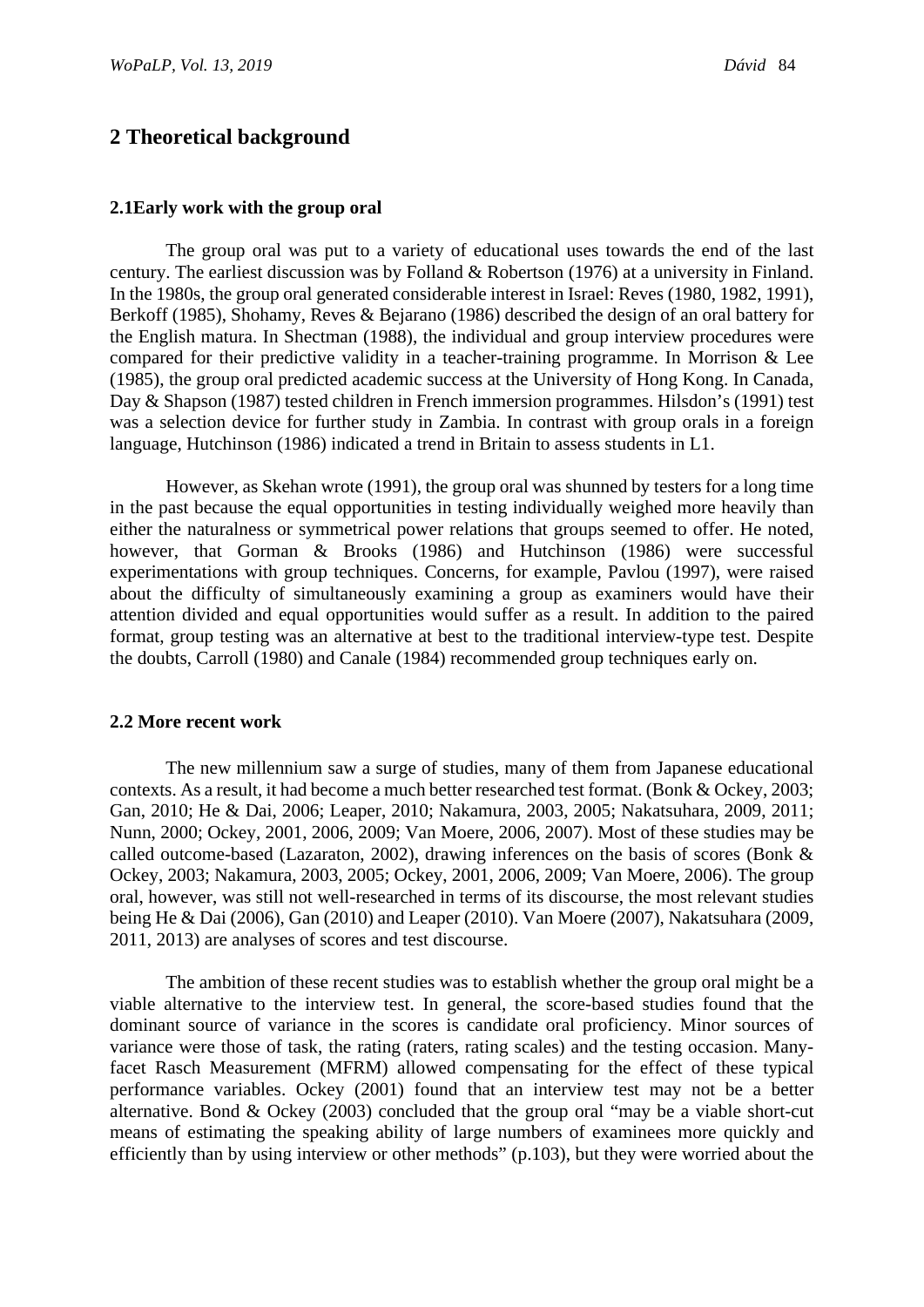effects of further variables (gender and age differences, anxiety, reaction to strangers, shyness, social power, turn-taking, and an array of proficiency levels present in the group) not investigated in their study. Nakamura (2005) concluded that foreign language proficiency is best measured in different discourse modes; through monologues, dialogues as well as multilogues. Van Moere's (2006) findings were encouraging for the group format since variation due to the rating was low. Variation due to the testing occasion facet was higher but still acceptable. However, "there was something as yet unexplained [he concluded] in the testing situation that causes persons to elicit different scores from raters in different test occasions" (p.435). Suspecting social factors related to candidate interlocutors or group dynamics, Van Moere called for further investigation of unpredictable interaction dynamics and text analysis. This agenda was largely taken up by Ockey (2009), who investigated the variability of scores as a result of differences between assertive and non-assertive personalities in the groups, concluding that the personal characteristics of the members of a group (group membership) can affect a test taker's score.

The discourse-based studies were naturally much smaller scale and have brought mixed results so far. He & Dai (2006) investigated transcripts from a random sample of groups and were disappointed by the low level of interaction. Leaper (2010) revealed that for the most part features of conversation were represented, but where they were not, interaction was not conversation-like at all. Gan (2010) studied only two groups where genuine but very different interactions took place. In the higher group, interaction was constructive and contingent on each other's input. In the lower group, interaction, surprisingly, was also effective due to the negotiation of meaning over linguistic impasses.

# **2.3 The group oral: past its prime?**

Even more recently, the group oral has come under scrutiny and criticism, not in itself but as one of the assessment techniques where there is a contradiction between the coconstructed nature of interaction and the need to award individual scores for each candidate's performance (Wigglesworth, May, Galaczi, Nakatsuhara, Van Moere, 2010). In this respect, all other oral assessment formats (one-to one interviews, the Oral Proficiency Interview (OPI), the paired oral and the group oral) may receive criticism because due to the co-constructed interaction, the performance rated in the test is not entirely that of the candidate's, but also the interlocutor's. The brunt of the criticism, however, logically goes against the group oral. In this light, those who advocated the group oral over, say, the 2OPI, should have merely substituted the variance generated by another candidate for the variance generated by the OPI examiner (Brooks, 2009; Brown, 2003; May, 2009; McNamara, 1997).

Recent research has attempted to deal with the problem of interlocutor (speaker) variability (Ockey, 2009), the term meaning both examiners in an OPI and/or other test-taking members of a group. Interlocutor variability concerns whether and how speakers in the necessarily co-constructed interaction affect each other's output and scores. Public language examinations seem to take the approach to regulate the interlocutor's techniques so that such variability (and the resulting variance) is minimised. In the future, the debate is likely to focus on whether such score variance is related to the construct of speaking or not, that is, whether it constitutes construct-relevant variance (Messick, 1995) and if so, whether interlocutors can discount it in their scores.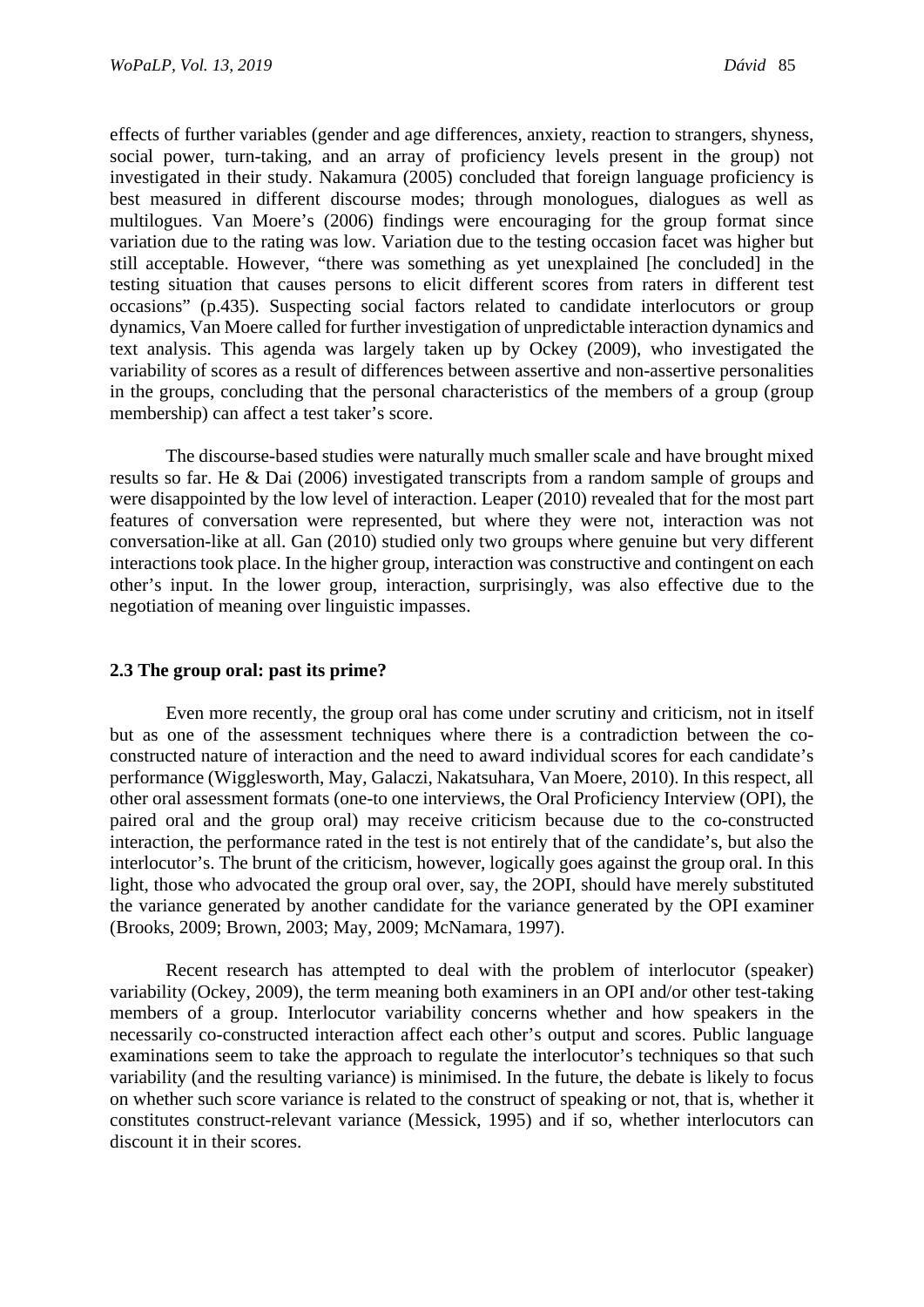### **2.3 Validation**

Mainstream test validation still follows the groundwork laid down by Messick (1989, 1995), followed up by its adaptation more recently by Kane (2006) stipulating an argumentbased approach. Claims of validity, however, if they are not well-supported by empirical evidence, on grounds of the task type, for example, would essentially be claims for face validity (Fulcher, 1996). Clearly, a more thorough approach is needed to go beyond face validity. Whereas a validity argument may be constructed from analyses of the scores, another source of evidence is what actually happens in the test, the analysis of its discourse, which may or may not support the interpretation that the test is a test of communicative competence, oral communication skills in our case.

A degree of internal validation had always been achieved with the Eötvös University group oral through regular (classical and Rasch) analyses as part of the standard quality control procedures. These increased the generalizability of the results by eliminating constructirrelevant variance (rater and item (task) effects), but could not be counted as validation with respect to an external criterion. The purpose of this study was to collect discoursal evidence from the group oral with a view to creating a validity argument for its external validity by investigating whether turn-taking in the group interaction was sufficiently like or similar to that of conversations in non-testing situations.

### 2.3.1 The choice of conversation

Earlier validation studies, for example, Johnson (2001) concluded that the OPI was decidedly non-conversational, given the strong interviewer drive to obtain a maximum of information from the candidate, in exchange for their own minimised but purposeful interlocuting. Of course, the inadequacy of the OPI does not guarantee that the group oral will elicit conversational language. In this section, an explanation will be put forward about why conversation was selected in this study to be the external criterion for validation.

First and foremost, conversation is a very basic and widespread kind of language use according to most views: Typical adjectives in the literature include "prototypical", "central" and "most basic" (Levinson, 1983, p.284). Typical phrases include "predominant medium" and "primary form [of interaction]" (Drew & Heritage, 1992, p.19). It is also described as having a "bedrock status" (Atkinson & Heritage, 1984, p.12) and, more recently, as the "default version of talk" (Gardner, 2006). According to both Levinson (1983) and Drew & Heritage (1992), natural conversation should be a point of reference because that is what a child is first exposed to. As Bachman & Palmer (1996) state, it is the target language use (TLU) of non-test situations that language test performance ought to represent. For a study about the Eötvös University group oral, it was perhaps natural to choose conversation as the external criterion. The designers of the test had chosen conversational English as the focus of testing for Phase 2 at inception.

There may be a problem of labelling various types of interaction as 'conversation'. Fowler et al. (1979), for example, state that communicative relationships are generally asymmetrical, saying that in conversation "any appearance of intimacy, solidarity and cooperation is generally illusory. Speakers act out their socially ascribed roles" (p.63). This leaves the reader wondering what Fowler et al. might have understood to be conversations. In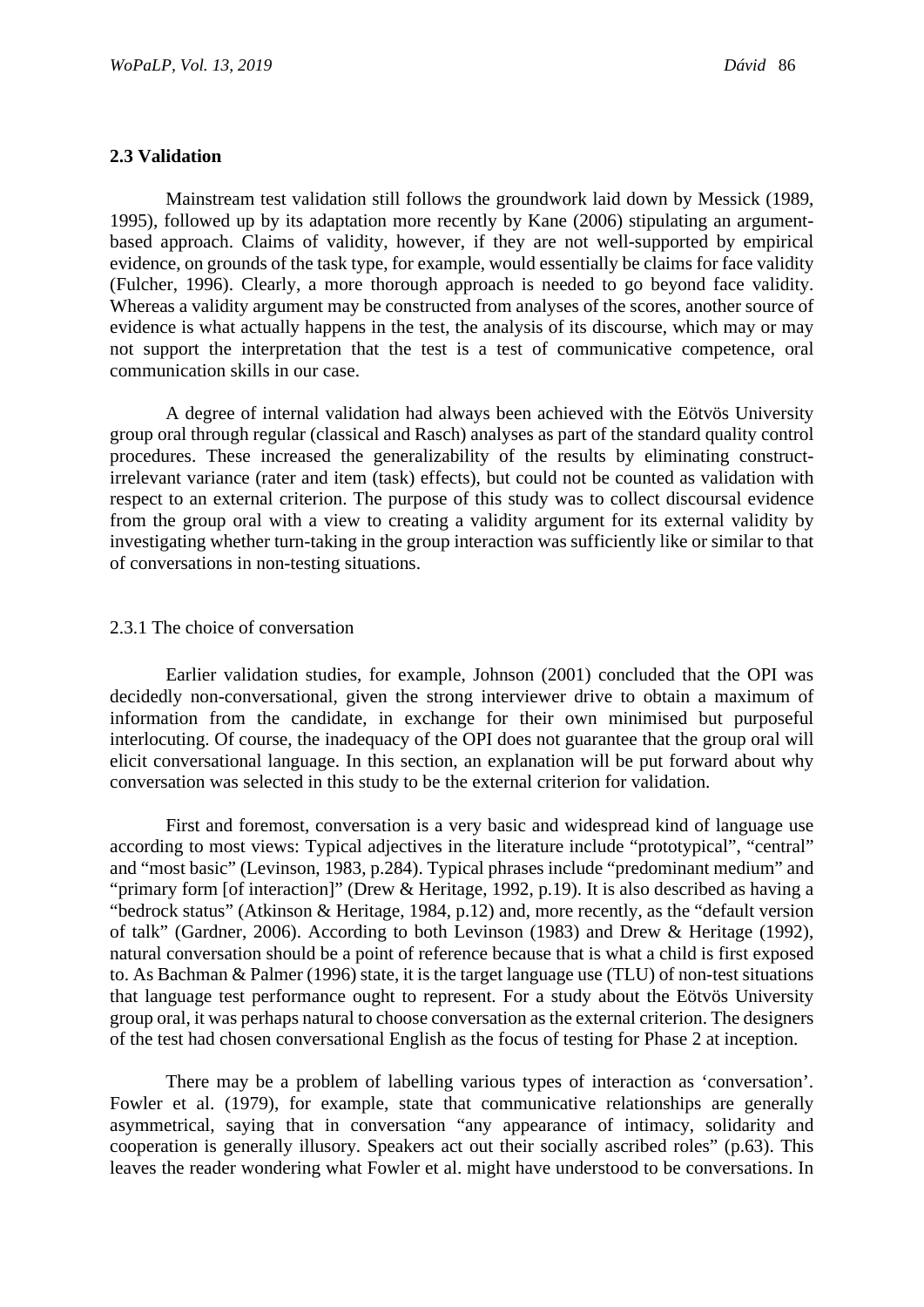a study essentially very similar to this one, Leaper (2010) labels their own interaction as group discussion, casting some doubt at the same time on conversation being the suitable criterion for the group oral.

Conversation, of course, does not seem the only potentially suitable criterion for such a validation exercise. There is a large variety of institutional interaction types, but it is clear, even intuitively, that these 'talks' are different from conversations. Research showed important differences between conversation and talk in institutional contexts (Levinson, 1983; Atkinson & Heritage, 1984; Drew & Heritage, 1992). Various types of interactions in institutional settings may be seen – at best – as special conversations where turn-taking is "strongly constrained within quite sharply defined procedures" (Drew &Heritage 1992, p.580). Most importantly, however, institutional talk did not seem appropriate for this research as an external criterion because it may be construed as a simplification, a culturally and socially restricted form of conversation (Gardner, 2006). By comparison, 'real' conversation does not have a structured order of successive stages, with the exceptions of structured openings and closings. The differences between institutional talk and conversation are accounted for by the differences in the turn-taking systems and the task orientation of institutional interaction. In sum, it may be stated that conversation as the external validity criterion is not unanimously approved, but it is still sufficiently central to warrant its position as the external criterion here.

# 2.3.2 The theoretical basis for this study

For theoretical underpinnings, the Conversation Analysts Sacks et al.(1974) were turned to, rather than Sinclair & Coulthard (1975) and their followers, for example, Tsui (1994). The latter school of thought was originally couched in the institutional context of schools, which could not be expected to generate typically conversational language. Interestingly, few of the reports on the group oral here (Leaper, 2010; Nakatsuhara, 2009, 2011; Nunn, 2000; Van Moere, 2007) refer to the findings of Sacks et al., who, having transcribed vast amounts of audio recordings of native speaker talk, identified 14 generic features of conversation (pp.700-701, reproduced below in a simplified form):

- 1. Speaker change recurs.
- 2. Overwhelmingly, one party talks at a time.
- 3. Overlaps in speech are common, but brief.
- 4. The vast majority of transitions (from one turn to a next) are with no gap or overlap or with a slight gap or overlap.

| 5.       | In interaction for more than two speakers turn order is not fixed but varies.           |
|----------|-----------------------------------------------------------------------------------------|
| 6.       | Turn size varies.                                                                       |
| 7.       | Length of conversation is not specified in advance.                                     |
| 8.       | What parties say is not specified in advance.                                           |
| 9.       | In interaction for more than two speakers the distribution of turns is not specified in |
| advance. |                                                                                         |
| 10.      | Number of parties can vary.                                                             |
| 11.      | Talk can be continuous or discontinuous.                                                |
| 12.      | Turn allocation techniques are obviously used.                                          |
|          |                                                                                         |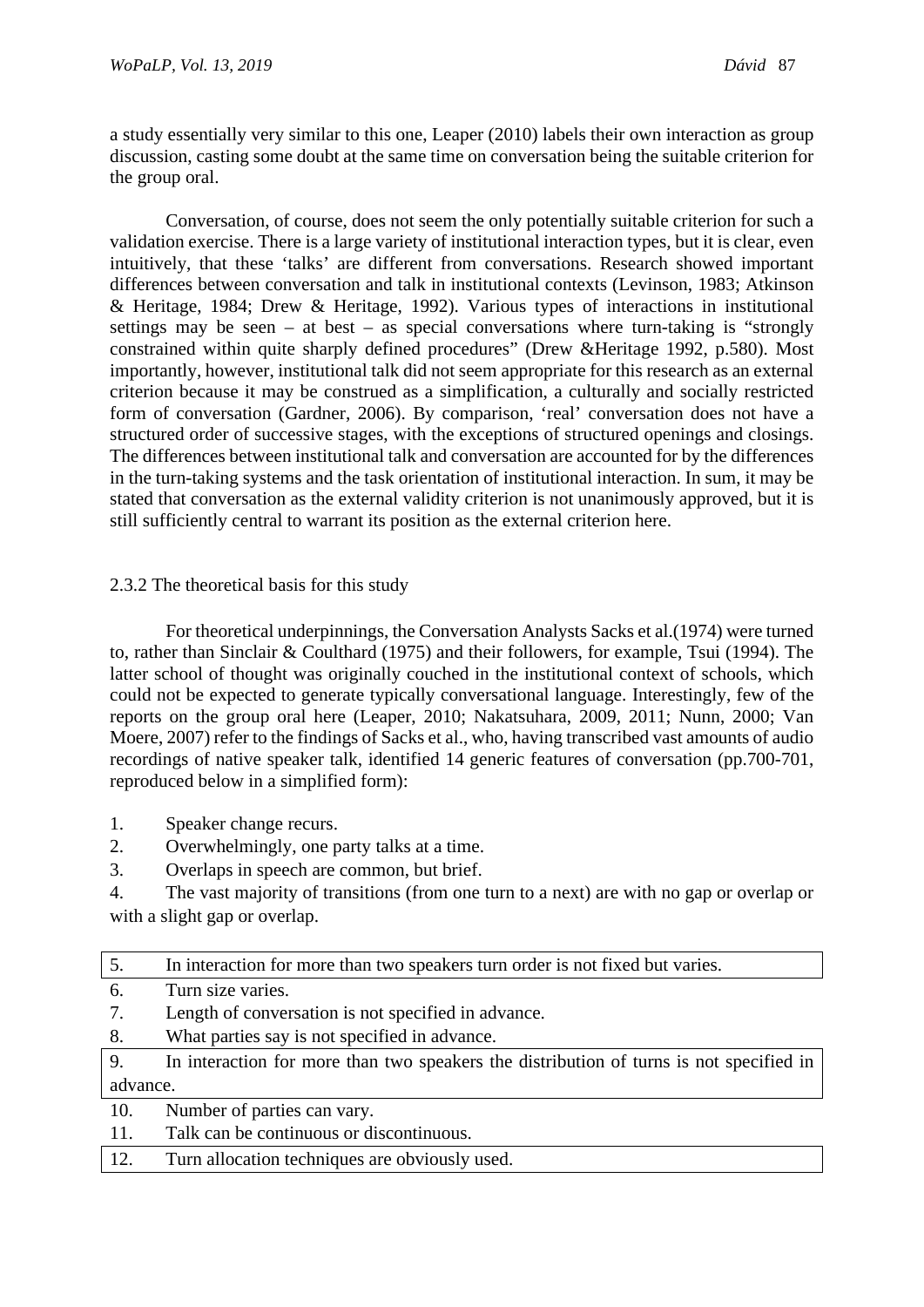13. Various 'turn constructional units' are employed; e.g., turns can be projectedly 'one word long', or they can be sentential in length.

14. Repair mechanisms exist for dealing with errors and violations.

The conversational features identified by Sacks et al. have largely withstood the test of time (Gardner, 2006) and stand as potential criteria, divorced from their originally emic approach. Although most conversations assume two speakers, Sacks et al. (1974) identified three special features (boxed above by the author): #5 and #9 can only apply to interaction by more than two, while #12 refers to more complex ways of interaction between more than two. If criteria by Sacks et al. are accepted as definitive, it may be argued that the full potential of conversation can only be realized when more than two participate. It should also be noted that all the three special features have to do with the management of turns. Thus, a clear mandate for this study was to investigate how the trios manage their interaction (turn-taking) in Phase 2 of the oral for conversational evidence.

2.3.3 Conversational bias: the effect of the number of speakers

Sacks et al.'s (1974) feature #12 merits special attention in this study. This feature allows three ordered options that govern turn-taking as rules or techniques:

- Rule 1: Current speaker may decide to select the next speaker.
- Rule 2: If Rule 1 does not operate, another speaker may select themselves as next.
- Rule 3: If Rule 2 does not work, the current speaker may decide to continue.

The result of these rules is what Sacks et al. call *bias* for the current speaker to select the previous speaker as next. It follows that if the next speaker takes the floor, that speaker, the current speaker at that time, will likely select the previous speaker as next. The tendency for bias is reinforced by the local management of conversation: at each transition-relevance place the previous speaker is almost invited to be the next speaker. Conversational bias thus predicts that interaction tends to "stabilise" between two speakers from time to time, in what are called bias sequences, when more than two speakers are present.

# 1.3.4 The number of speakers as reported in the literature

Strikingly, writers simply state the number of candidates, without putting forward a rationale for the size of groups (Bond & Ockey, 2003; Gan, 2010; He & Dai, 2006; Leaper, 2010; Ockey, 2001; Ockey, 2009; Van Moere, 2006). Nunn (2000) articulated a rationale for balanced interaction, but his focus was on designing rating scales. The other theorizer is Nakamura (2005), who developed a tripartite construct for speaking and had the number of speakers involved as a starting point. Nakamura posited that in order to be able to test oral proficiency, one must test it through monologue, dialogue and multilogue, that is, group techniques. Very interestingly for the focus here, Nakamura further divided the construct into multilogues by small groups and large groups.

Specifying four or more students in a group amounts to ignoring what is known about the nature of conversation. Sacks et al. (1974) found a schism might occur when (at least) four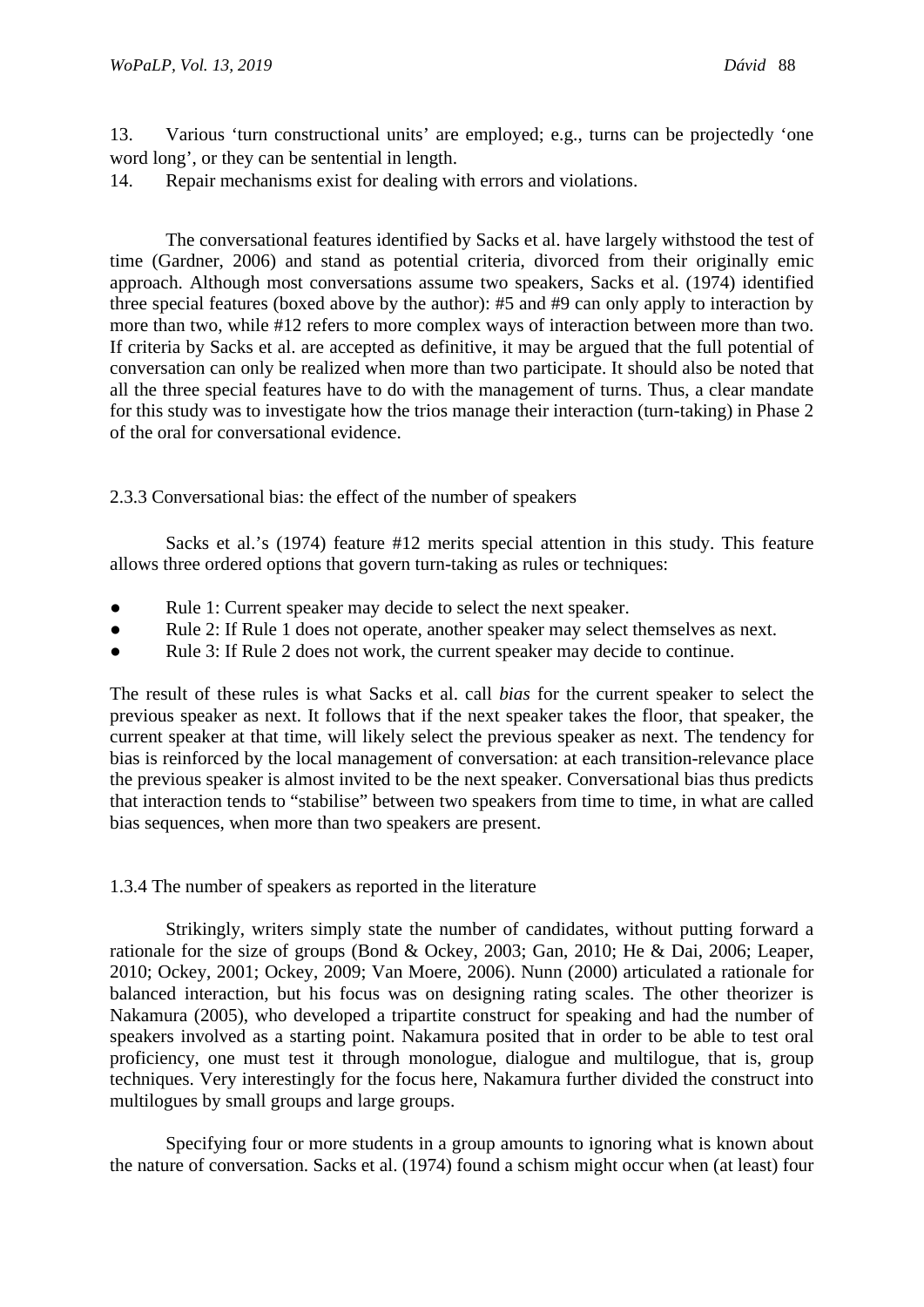speakers are present, who might carry on parallel conversations, stating that such a schism is a systematic possibility, built into the conversational system because conversation organises only two of the speakers at any particular time. Whereas this sort of schism is not a problem, for example, in casual chit-chat over dinner, it may, however, be a threat to tests with more than three candidates. Similarly, a group of five might break up into a group of three and a dyad, while a group of six into three parallel dyads. Very few sources on group oral tests discuss this threat. Recently, Nakatsuhara (2009, 2011) reported there was no evidence of schisming in her datasets. However, with the possibility of a schism and the progressive increase in the danger of domineering (and withdrawal) at numbers higher than three, a group of three seems a sufficiently "tight" setup that cannot break up and can still be rated reliably, while it is also the lowest number to allow all conversational features to be in play.

Nakatsuhara (2009, 2011) appears to have come to a similar conclusion. In a comparative study of groups of three and four, her conclusions are highly plausible on the basis of the present author's knowledge of the exam. Nakatsuhara concluded that groups of three are altogether more suitable for the testing of interaction because she found more unexplained variance in groups of four, which the present author understands to be less balanced in terms of interaction and extraversion level variables are more influential in groups of four. Further, she also claimed that there was more success involving introverted participants in groups of three than in groups of four and that there was more evidence of avoidance in groups of four than in groups of three. However, the finding that the influence of proficiency level variables was higher in groups of three appears to go against her other findings.

# **3 Method**

As validation is a broad field, the focus of this study had to be narrowed down and some themes (status of speakers, age and gender differences, etc.) that would also be relevant for validation purposes, the "marshaling of evidence" as Bachman (1990, p.238) puts it, had to be left for discussion elsewhere. The conversational nature of interaction was investigated through a focus on turn-taking, more precisely Sacks et al.'s (1974) three special features, to be pulled together in the analysis of bias sequences as predicted by Sacks et al.

Video recordings were made of the oral tests. They were transcribed and the turn-taking was investigated. All bias sequences were identified in the transcriptions because they could be taken as an indication of the conversational nature of the test interactions. However, in order to properly identify the bias sequences, the utterances that can or cannot count as turns had to be decided first. Deciding what can count as a turn had its problems; therefore, a co-coder colleague was employed to independently recognize (or not) the turns. Their agreement was subsequently statistically tested.

Further validity evidence was the analysis of data from a replication study four years later than the main study. Yet another source of validity evidence was to come forward from a comparison between calibrated abilities of students whose test performances were video recorded and those whose test performance was not. This comparison was made in both the main study and the replication study, which allowed the researcher to evaluate how the videobased findings might generalise to the whole student population taking the exam.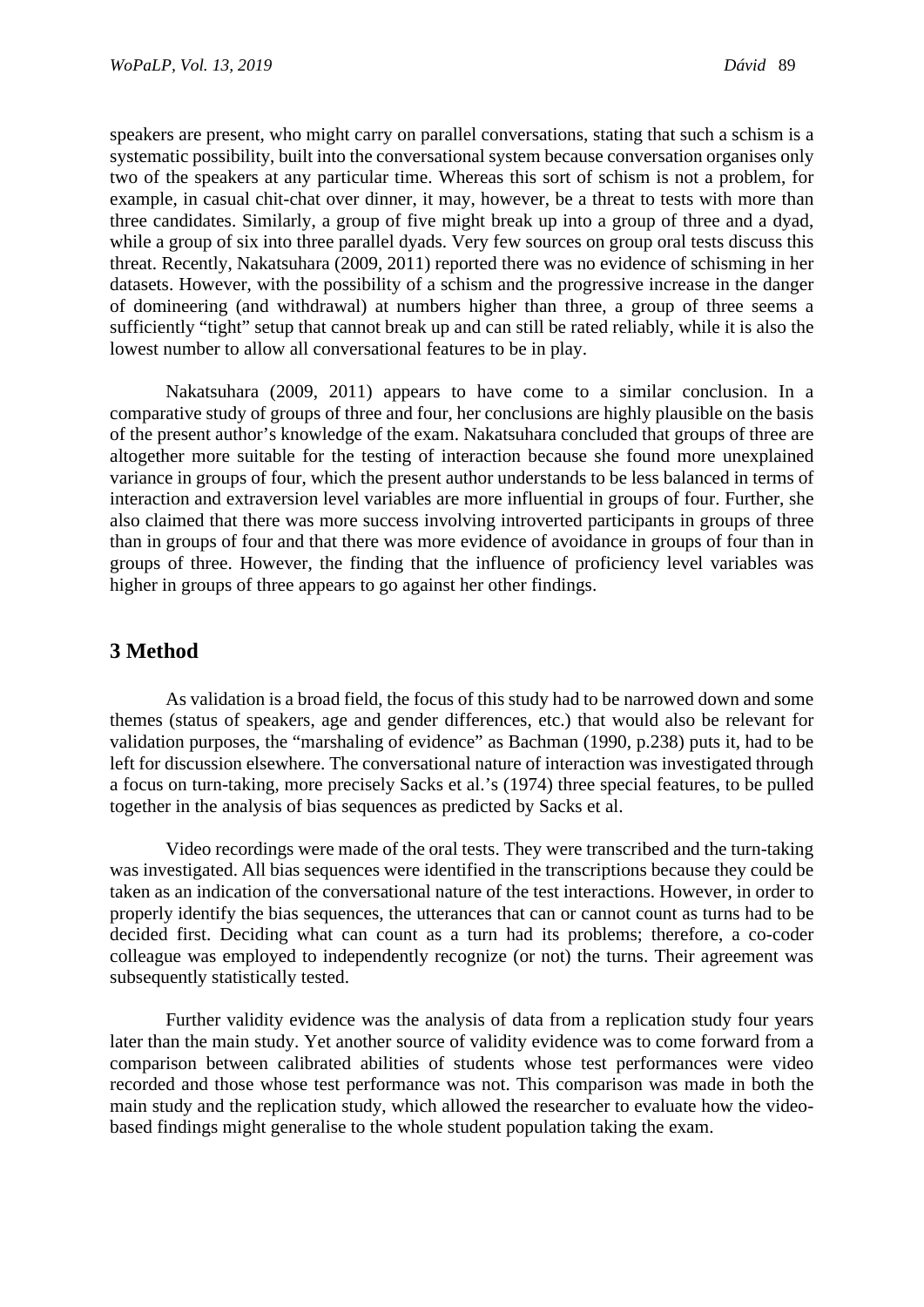Thus the main research question for this study may be formulated as follows: Can the interaction, as realised by groups of three in Phase 2, be characterized as conversation?

The research question had to be broken down into a number of sub-questions, or prequestions. Answering them will lead us some way towards answering the main research question.

1. Is there evidence in the data of Sacks et al.'s special features? Is there evidence for bias sequences in the data?

2. Is there a difference between the language ability of videoed and non-videoed students? Can the results be generalized to the entire population (cohort) of students?

3. Can the existence of bias sequences be confirmed statistically?

# **3.1 Participants and procedures**

The participants were students at Eötvös University, who take the same (group) format oral examination at two different stages (levels) of their studies. The first exam is taken at the end of year 1 followed by the second exam typically taken at the end of year 3. The targeted Common European Framework of Reference (CEFR) level of the year 1 exam is B2+, while the third-year exam is targeted at level C1. The examiners were trained and were drawn from Eötvös University staff at the department.

# 3.1.1 Test administration

The exam roughly takes 25 minutes for each group and the groups are scheduled to take the test at 25-minute intervals. All groups scheduled to take the test at the same time get the same scripted task to do. For reasons of security and economy, the next group in the schedule receives a different task to do. In fact, the order of the tasks is fixed for the examiners.

|                          | Number of all students | <b>Videoed</b>  |          |              |                  |  |
|--------------------------|------------------------|-----------------|----------|--------------|------------------|--|
| taking the test          |                        | <b>Students</b> | Groups   | <b>Tasks</b> | <b>Examiners</b> |  |
| <b>Main study</b>        | 193                    | 44 (23%)        | 15 (23%) | 15 (83%)     | $6(60\%)$        |  |
| <b>Replication study</b> | 185                    | 56 (30%)        | 19 (31%) | 18 (95%)     | $6(60\%)$        |  |

| Table 1. The student population and the video sample |  |  |
|------------------------------------------------------|--|--|
|                                                      |  |  |

Limitations of appropriate equipment demanded that the recordings were made only in a selection of exam rooms, typically one exam room per administration. This meant that only a smaller part of the student cohort could be videoed, which in turn meant that only a sample of the students' performances were transcribed and analysed. It was essentially a convenience sample, where "randomness" could be expected from the fact that the division between being videoed or not being videoed was decided at the signup (and time) as places in the schedule filled up. The study was not an experimental study in the sense that students would have been randomly assigned to two equally large groups, one having been videoed, while the other was not. Table 1. is above an overview of the students and tasks/examiners, respectively, providing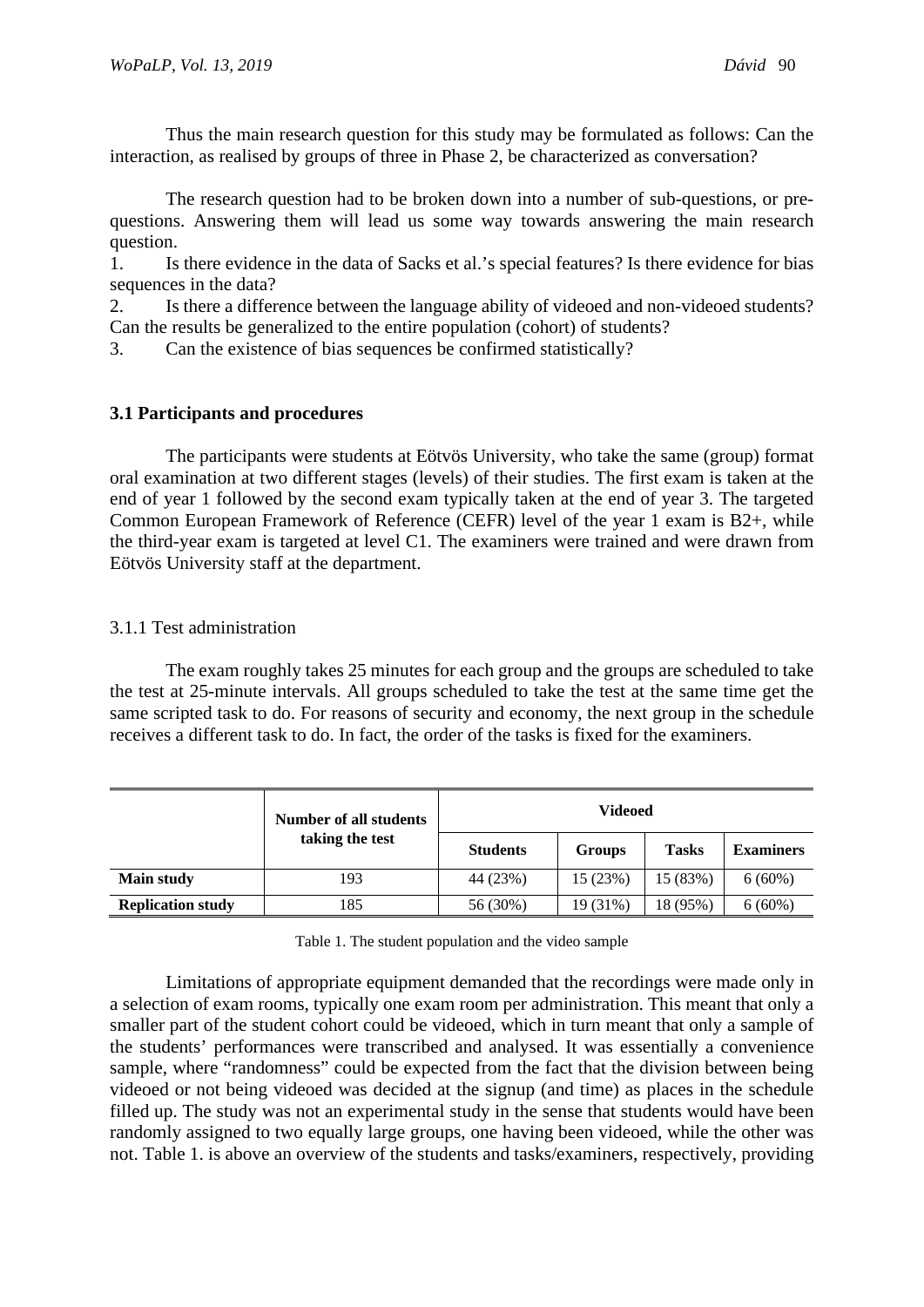an initial impression of how well the results might generalize to the population of all students in the programme.

### **3.2 Identifying what counts as a turn**

The focus on turn-taking meant that it was important to be able to reliably identify what counted as a turn. Below are a few examples put forward to illustrate the difficulties in the identification of turns. Interjections during a speaker's turn could not be recognised as turns unless the current speaker responded to them in some way. Most backchannel signals, for example, "yeah", "right", or "hmm" during the current speaker's turn are typically not turns since the current speaker does not respond to them. Nor are cases of 'echoing', when students repeated what their fellows had previously said. More difficult was a decision to make when the backchannels occurred after the end of a current speaker's turn, especially if there was also a pause and a falling tone reinforced by a projectable end of turn. In Figure 1, for example, when A and B have finished their turns, C only utters an "uhm". C had 1.5 seconds to continue, but apparently did not want to. C's utterance may thus be interpreted as an act of turn-passing and thus a turn in itself. Such acts of turn-passing were recognised as turns. (For the transcription notation, refer to Appendix A1.)

| 1. |         | A | Well, //I mean all we have to do is just go into a library and<br>look things up in books and ask someone we ((laughs)) $// I$<br>think that can be arranged. It's not a problem. |
|----|---------|---|-----------------------------------------------------------------------------------------------------------------------------------------------------------------------------------|
| 2. |         |   | $\frac{1}{\tan(\arctan)}$                                                                                                                                                         |
| 3. |         | B | // Yeah, that's a good that's a good point anyway.                                                                                                                                |
| 4. | A turn? |   | Uhm. $(1.5)$                                                                                                                                                                      |
| 5. |         |   | Okay, so sofar we had the picture, live music, what else.                                                                                                                         |
|    |         |   | Picture, live music er                                                                                                                                                            |
| 6. |         |   | Games                                                                                                                                                                             |
|    |         |   |                                                                                                                                                                                   |

Figure 1. A doubtful turn

Even more confusing may be the single word utterances between clear turns. These are typically "yes", "yeah", "right", which could also be construed as backchannels or as minimal turns to state agreement or simply turn-passing. In Figure 2, A addresses C in utterance 3, to which the response is an indication of thinking. This should count as a turn because C only 'bought time'by first passing the turn back to A.

|     | A       | A | Norbi?                                                                                                                 |
|-----|---------|---|------------------------------------------------------------------------------------------------------------------------|
| 2.  |         | В | Can't remember which was it.                                                                                           |
| 3.  | Address | A | Steve?                                                                                                                 |
| 4.  | Turn?   |   | Mmm.                                                                                                                   |
| 5.  |         |   | Which should be the last one? Last most important thing. (I<br>mean)                                                   |
| -6. |         |   | People in Budapest are a little bit unkind. They are a little bit<br>different from people who // live in the province |

Figure 2. Thinking signal as turn?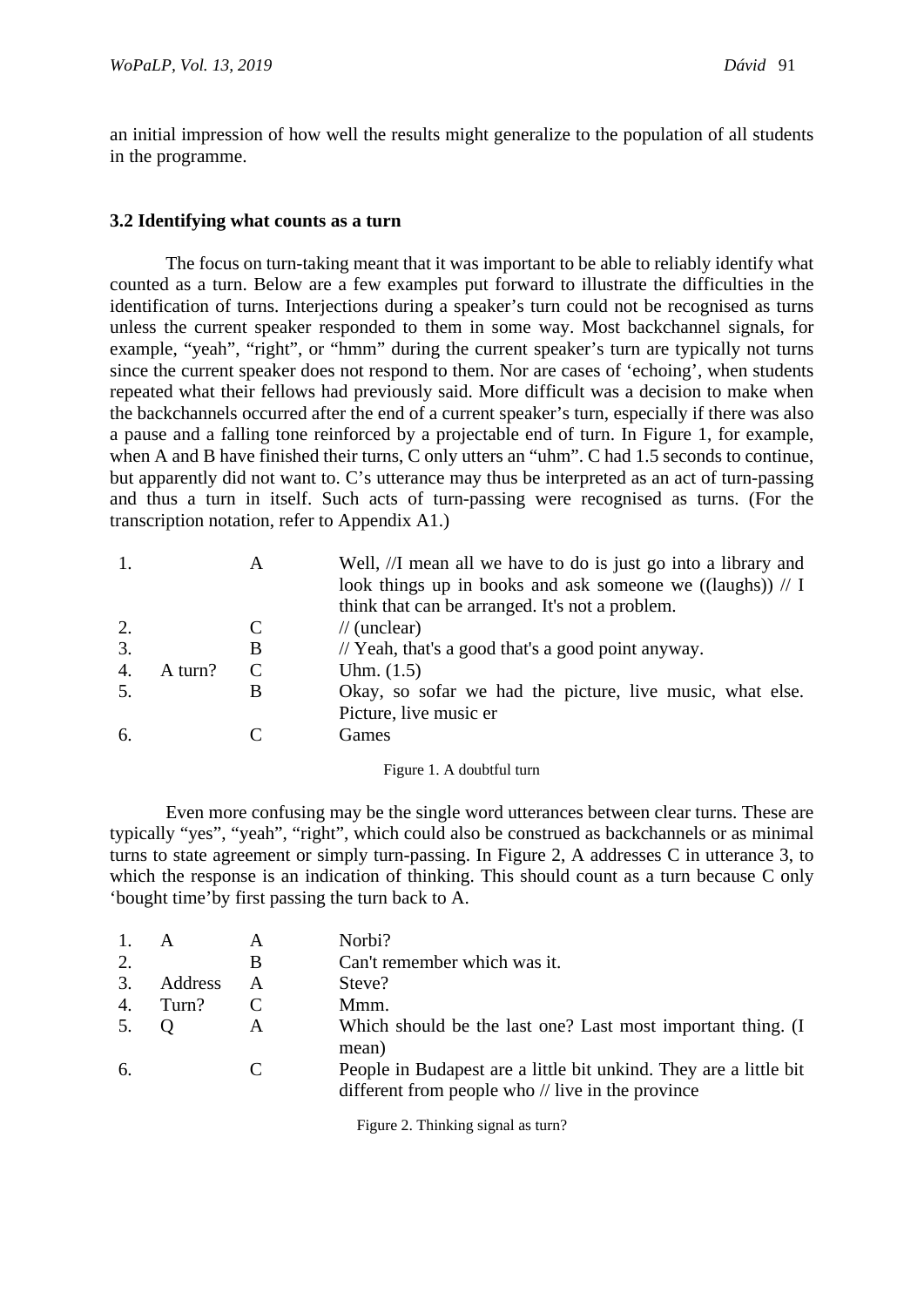### 3.2.1 Identifying bias sequences

Crucially for this study, the researcher determined two adjacency pairs as the operational minimum of a bias sequence. The reason was that a single adjacency pair (e.g., A-B) might still be part of an A-B-C round. Therefore, at least four adjacent turns between only two of the speakers (e.g., A-B-A-B) were needed for a minimum of a bias sequence. In addition, the beginning of a bias sequence would have to be a clear turn, something more substantial than a simple backchannel or agreement. In Figure 3, recognized turns are numbered (1-5), while those rejected as turns are indicated with dots. The sequence C-B-C-B, bolded, is highlighted with a broken arrow. This would seem to form a minimally adequate bias sequence because unrecognized turns can be ignored. However, the initial utterance by C (no. 2) might also be interpreted as an act of turn-passing or a backchannel signal, therefore, the remaining three cannot be accepted as a bias sequence either.

| 1.<br>2. | Begin<br>bias? | A<br>$\mathbf C$ | So should it be one ingredient? This not to be late thing,<br>(Possibly,) yeah.                                                                                                                                                                                                                                                                                                                                                                                                            |
|----------|----------------|------------------|--------------------------------------------------------------------------------------------------------------------------------------------------------------------------------------------------------------------------------------------------------------------------------------------------------------------------------------------------------------------------------------------------------------------------------------------------------------------------------------------|
| 3.       |                | B                | Well, with a test you can't say that I mean you can't involve into<br>into a test that you have to begin in // time. You shouldn't be late.<br>So I, well, I think one of the most important things is to to have a<br>test which measures the knowledge the student should know or<br>can or might know. // I mean your you shouldn't ask about things<br>or we shouldn't give them tasks which they are not able to do. //<br>I mean of course in accordance to with, with you teaching. |
|          |                | $\mathsf{A}$     | $\frac{1}{2}$ Okay, then so                                                                                                                                                                                                                                                                                                                                                                                                                                                                |
|          |                | A                | $//$ Uhum.                                                                                                                                                                                                                                                                                                                                                                                                                                                                                 |
|          |                | A                | $//$ Uhum.                                                                                                                                                                                                                                                                                                                                                                                                                                                                                 |
|          |                | A                | [Uhum, yes.]                                                                                                                                                                                                                                                                                                                                                                                                                                                                               |
| 4.       |                | C                | [Yeah, I think you, you possibly expect from the teacher to tell in<br>advance what you should // except at the exam.                                                                                                                                                                                                                                                                                                                                                                      |
|          |                | A                | $\frac{1}{2}$ Yes.                                                                                                                                                                                                                                                                                                                                                                                                                                                                         |
| 5.       |                | B                | Yes.                                                                                                                                                                                                                                                                                                                                                                                                                                                                                       |

Figure 3. Unacceptable bias sequence

A clearer example of the minimum of a bias sequence is Figure 4. below. After the examiner's task input, C makes a quick initial contribution, followed by same-time utterances by A and B and clarification. We get to the point where C passes the turn to A. So far the roundthe-group pattern is in evidence, which then is followed by A making a point. B responds to this by adding an idea, with A agreeing and B giving a reason. All these last four can be recognised as turns, and together they form a minimal bias sequence between A and B, almost as if it was a conversation within the whole of the group interaction. The turns leading up to the bias sequence could not be construed as a bias sequence, nor can the subsequent turns that follow it be construed in a similar way because C takes over and the pattern following cannot be construed as a bias sequence between any two of the speakers either. It should be noted that many bias sequences were longer than the minimum.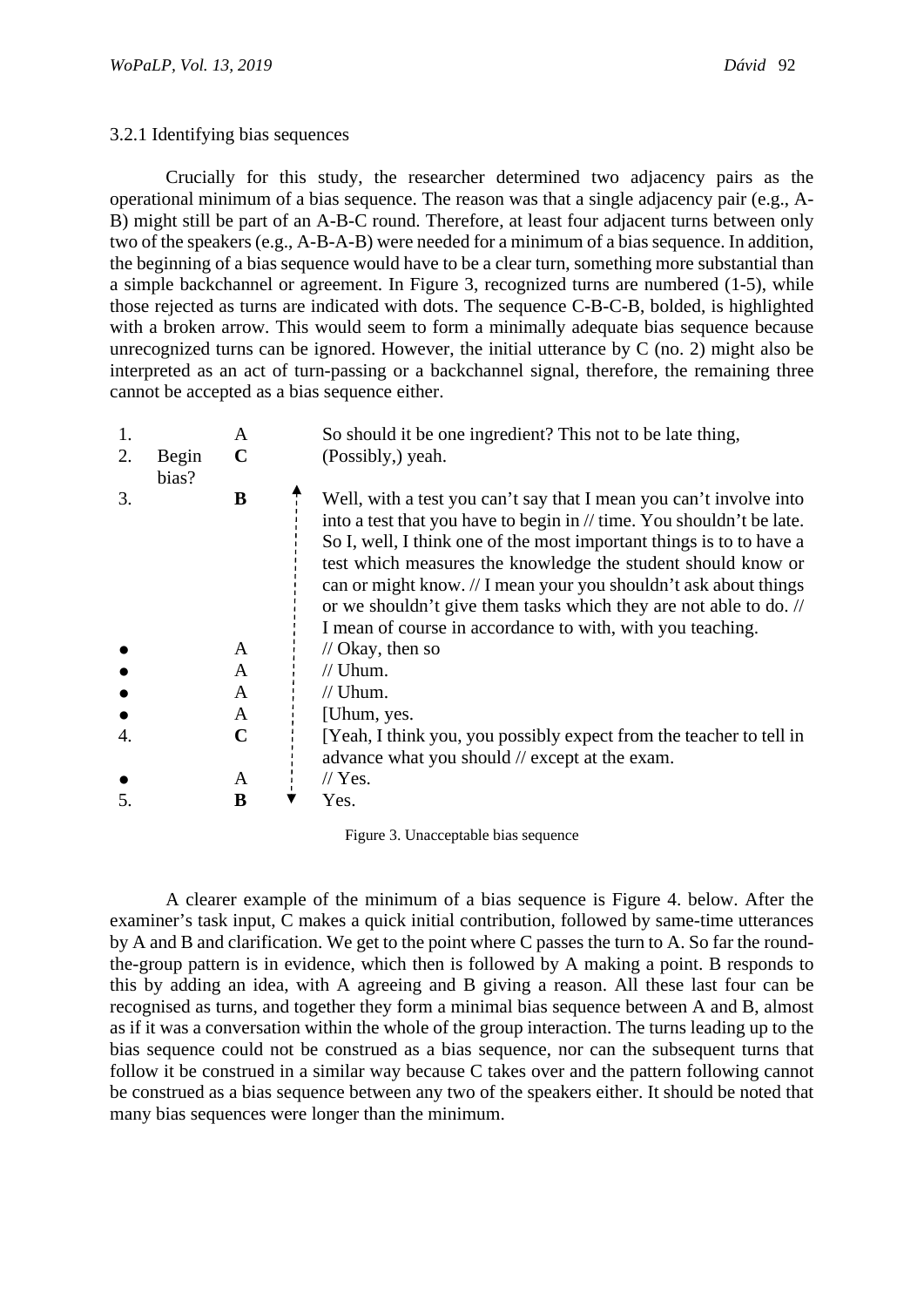| 1.                 |           | Ex             | What we'd like to do is to decide what advice would you give<br>an incoming university student here at ELTE. Okay, you are<br>student at ELTE. And we'd like you to try to, to choose and<br>agree on four, the four most important pieces of advice for a<br>new student. Try to put them in order. |
|--------------------|-----------|----------------|------------------------------------------------------------------------------------------------------------------------------------------------------------------------------------------------------------------------------------------------------------------------------------------------------|
| 2.                 |           | $\mathsf{C}$   | The first one should be that he has to be patient.                                                                                                                                                                                                                                                   |
| 3.                 |           | A              | [Yes, patient yes, patient.                                                                                                                                                                                                                                                                          |
| $\boldsymbol{4}$ . |           | B              | [Yes. Inevitable.                                                                                                                                                                                                                                                                                    |
| 5.                 |           | A              | Pardon?                                                                                                                                                                                                                                                                                              |
| 6.                 |           | $\bf{B}$       | It's an inevitable feature.                                                                                                                                                                                                                                                                          |
| 7.                 | Turn-pass | $\mathsf{C}$   | Yeah.                                                                                                                                                                                                                                                                                                |
| 8.                 |           | $\mathbf A$    | And a yes. I think the other most important is that he has to get<br>used to the rush // and standing in lines and uhm he has to be<br>prepared maybe have four or five timetables in hand.                                                                                                          |
| 9.                 |           | B              | $//$ Yeah.                                                                                                                                                                                                                                                                                           |
| 10.                |           | B              | And a good map.                                                                                                                                                                                                                                                                                      |
| 11.                |           | $\mathbf{A}$   | Yeah, a good map is (unclear), yes.                                                                                                                                                                                                                                                                  |
| 12.                |           | B              | Because travelling here is quite confusing.                                                                                                                                                                                                                                                          |
| 13.                |           | $\overline{C}$ | And also has to be flexible.                                                                                                                                                                                                                                                                         |
| 14.                |           | A              | Yeah, flexible.                                                                                                                                                                                                                                                                                      |
| 15.                |           | $\bf{B}$       | Yes, especially, yeah                                                                                                                                                                                                                                                                                |
| 16.                | QR        | $\mathsf{C}$   | What else?                                                                                                                                                                                                                                                                                           |
| 17.                |           | B              | Well, yes                                                                                                                                                                                                                                                                                            |
| 18.                |           | $\mathbf{A}$   | Uhm, maybe he has to, as you said, patient and patient with I<br>think with, with school with, with studying and with, with uhm<br>other people in his class and teachers because I think the first<br>year is very, very difficult and here we have to get used to each<br>other.                   |
| 19.                |           | $\mathcal{C}$  | And I think he also get, has to get used to that he can only count<br>on himself // and not on others.                                                                                                                                                                                               |

Figure 4. The minimum of a bias sequence (excerpt)

A better example of interaction in which a bias sequence is initiated by a more substantial turn is Figure 5 below. Taking away interjected attempts by C, the beginning of the interaction is the round-the-group "pattern", C-B-C-A, in turns 1-4. This interaction is followed by our point of interest (turn 5), at which C develops their argument in a substantial turn that qualifies as the beginning of a bias sequence (5-8). B responds to C, to which C provides the most likely response (after some unrecognized interjections), followed, as most likely, by B again. C's next utterance (9) could be considered as part of the bias sequence, but bias sequences often "peter out" in this way as it is no longer B who responds. Therefore, it is more realistic to consider turns 9-11 to be a return of the round-the-group sequence.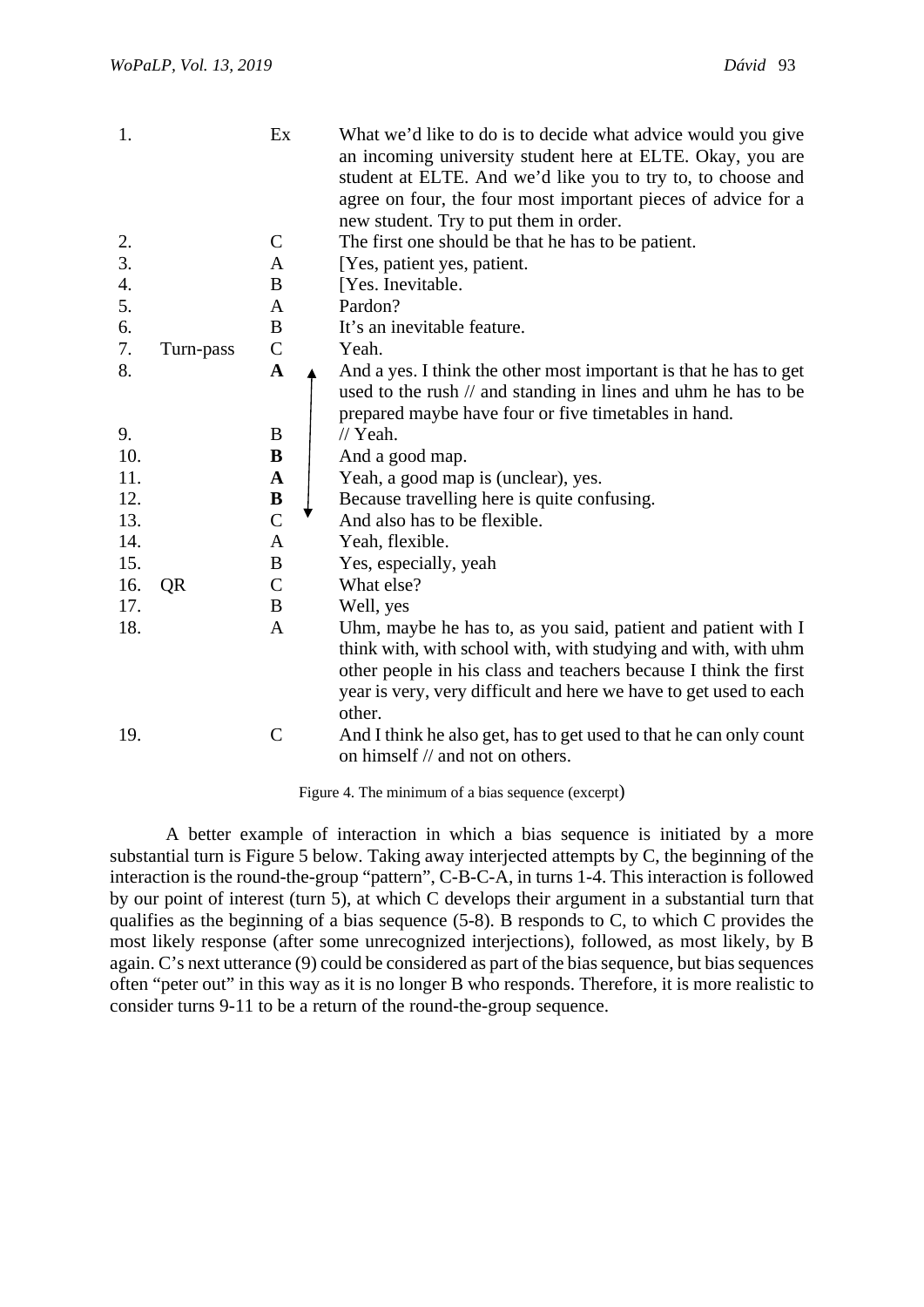| 1.        | $\mathcal{C}$               | Well, I don't think it's possible not to, I mean it's possible not to someone who is<br>from abroad all, uhm, the poor people in the country but a I, I just can't get used to<br>the idea that foreigners come to this country and see all of those people begging the<br>in the streets and, erm, and in the underground. And once I felt so terrible because I<br>met someone from Germany and I don't know after ten minutes we met, he said that<br>he had a horrible day because he came to Budapest and in the first hour he was robbed<br>by, by women, by a woman so $ $ ((laughter)) that that I, I wouldn't like to show that<br>situation, I mean to show all of these poorness and poor people.                                                                                                                                                                                                                                                                                                                                                                                                                                                                        |
|-----------|-----------------------------|-------------------------------------------------------------------------------------------------------------------------------------------------------------------------------------------------------------------------------------------------------------------------------------------------------------------------------------------------------------------------------------------------------------------------------------------------------------------------------------------------------------------------------------------------------------------------------------------------------------------------------------------------------------------------------------------------------------------------------------------------------------------------------------------------------------------------------------------------------------------------------------------------------------------------------------------------------------------------------------------------------------------------------------------------------------------------------------------------------------------------------------------------------------------------------------|
| 2.        | B                           | Yes.                                                                                                                                                                                                                                                                                                                                                                                                                                                                                                                                                                                                                                                                                                                                                                                                                                                                                                                                                                                                                                                                                                                                                                                |
| $\bullet$ | A                           | But I think it's uhm//                                                                                                                                                                                                                                                                                                                                                                                                                                                                                                                                                                                                                                                                                                                                                                                                                                                                                                                                                                                                                                                                                                                                                              |
| 3.        | $\mathcal{C}$               | //I don't think it's possible but                                                                                                                                                                                                                                                                                                                                                                                                                                                                                                                                                                                                                                                                                                                                                                                                                                                                                                                                                                                                                                                                                                                                                   |
| 4.        | $\mathbf{A}$                | It is not possible because it, it goes with, with the country. So $\theta$ so you can't you                                                                                                                                                                                                                                                                                                                                                                                                                                                                                                                                                                                                                                                                                                                                                                                                                                                                                                                                                                                                                                                                                         |
|           |                             | can't forget about it because otherwise you show a false picture to $//$ to a foreigner.                                                                                                                                                                                                                                                                                                                                                                                                                                                                                                                                                                                                                                                                                                                                                                                                                                                                                                                                                                                                                                                                                            |
|           | $\mathsf{C}$                | // Yes I think so, unfortunately                                                                                                                                                                                                                                                                                                                                                                                                                                                                                                                                                                                                                                                                                                                                                                                                                                                                                                                                                                                                                                                                                                                                                    |
|           | $\mathbf C$                 | //Well, yes.                                                                                                                                                                                                                                                                                                                                                                                                                                                                                                                                                                                                                                                                                                                                                                                                                                                                                                                                                                                                                                                                                                                                                                        |
| 5.        | $\mathbf C$                 | But I really would like to show all these beautiful building what we can see in                                                                                                                                                                                                                                                                                                                                                                                                                                                                                                                                                                                                                                                                                                                                                                                                                                                                                                                                                                                                                                                                                                     |
| 6.        | $\bf{B}$                    | Budapest or in other towns as well because sometimes we Hungarians don't even<br>notice them. I think erm but but when I moved up I mean when I moved to Budapest,<br>I live in Szolnok, I realised that there are so many nice buildings which actually could<br>be nicer if they would be done up but uhm but they, they look very dirty and old but,<br>but they're really nice. // Actually the architecture.<br>// I guess I guess Budapest is basically a really beautiful town and there are many<br>things that's worth showing to a foreigner. Well there are the poor areas whi which I<br>definitely wouldn't show him // like the Rákóczi tér and then that area, but there are<br>beautiful historical monuments like the Hősök tere. For example I would, I would<br>take him to a theatre or a, a cinema if can speak speak Hungarian and a, but not only,<br>not only Budapest but I I would show him not of course not all the coun all the<br>country because tha tha that takes a lot of time and there are some areas which<br>are really beautiful $\pi/2$ so I would show him some areas with with mountains, the the<br>Bakony and there are the<br>$//$ Uhm |
|           | $\mathsf{C}$<br>$\mathbf C$ | // Yeah.                                                                                                                                                                                                                                                                                                                                                                                                                                                                                                                                                                                                                                                                                                                                                                                                                                                                                                                                                                                                                                                                                                                                                                            |
| 7.        | $\mathbf C$                 | or Hortobágy which is // very traditional and special.                                                                                                                                                                                                                                                                                                                                                                                                                                                                                                                                                                                                                                                                                                                                                                                                                                                                                                                                                                                                                                                                                                                              |
| 8.        | $\bf{B}$                    | Yeah, yes that's the other and the area of the Balaton of course that is really beautiful.                                                                                                                                                                                                                                                                                                                                                                                                                                                                                                                                                                                                                                                                                                                                                                                                                                                                                                                                                                                                                                                                                          |
|           |                             | Of course it's full full with tourists full of tourists but // you can get over it probably.                                                                                                                                                                                                                                                                                                                                                                                                                                                                                                                                                                                                                                                                                                                                                                                                                                                                                                                                                                                                                                                                                        |
|           | $\mathbf C$                 | // And yeah.                                                                                                                                                                                                                                                                                                                                                                                                                                                                                                                                                                                                                                                                                                                                                                                                                                                                                                                                                                                                                                                                                                                                                                        |
| 9.        | $\mathbf C$                 | Yes, uhm I wouldn't show the trains in Hungary because I travel a lot by trains and<br>are just disgusting. I I guess because I don't know how dirty they could be I mean I<br>know theyt hey are very dirty and I just don't know why they don't keep it clean. So<br>well the exception is the inter-city trains but, but usually Hungarians travel by the<br>uhm normal, the old ones so                                                                                                                                                                                                                                                                                                                                                                                                                                                                                                                                                                                                                                                                                                                                                                                         |
| 10.       | A                           | They haven't got money for // (unclear)                                                                                                                                                                                                                                                                                                                                                                                                                                                                                                                                                                                                                                                                                                                                                                                                                                                                                                                                                                                                                                                                                                                                             |
| 11.       | B                           | // Yes, cleaning up all those trains costs a lot of money and I I think                                                                                                                                                                                                                                                                                                                                                                                                                                                                                                                                                                                                                                                                                                                                                                                                                                                                                                                                                                                                                                                                                                             |
|           |                             |                                                                                                                                                                                                                                                                                                                                                                                                                                                                                                                                                                                                                                                                                                                                                                                                                                                                                                                                                                                                                                                                                                                                                                                     |

Figure 5. Sample of a more substantial bias sequence

### 3.2.2 Checking reliability

The researcher attempted to increase the reliability of the classification (as turns or not) by going over the data many times since turn definitional problems may affect the reliability of such a study. Thus, the language tester's concern with reliability coincided with a characteristic element in CA research methodology (Levinson, 1983; Seedhouse, 2005): the need to engage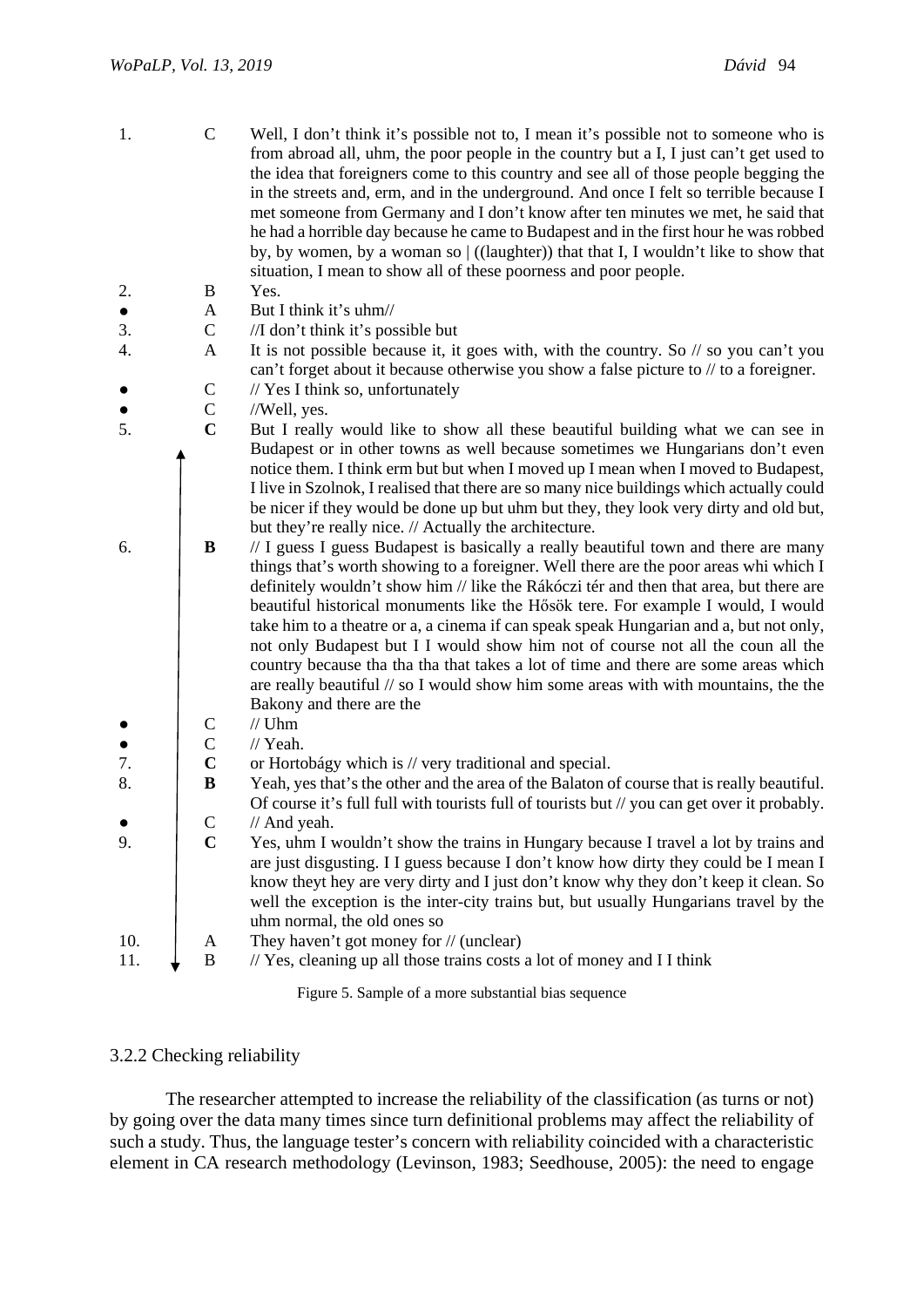with the data seriously. Even so, a colleague was asked to act as co-coder by watching the recordings and identifying the turns in the transcription of the interaction, without any reference to the researcher's coding of the same. Their agreement was statistically evaluated by calculating Cohen's Kappa.

#### 3.2.3 Testing generalizability

First, calibrated student abilities (results, scores) were taken from the item banks of the year-1 and year-3 exams. The use of abilities was an operational decision made on the assumption that if different (much better) students went to take the test in the video room, this would be indicated in their results being different too.

The abilities were based on the item banks. Each of the two item banks comprised five years' data, that is, the abilities were obtained in the context of hundreds of student performances that included the year of the main study and the year of the replication study. The calibrations were Many-facet Rasch measures (Linacre, 2006) that took into account the raters and the tasks as facets (dimensions) of performance. For each study, the ability values for those videoed and those not videoed, that is, for two groups, were then compared using a t-test for the main study and the replication study, both assuming and not assuming equal variances between the video and non-video groups. The alternative of not assuming equal variances was necessary because the non-video group was naturally much larger.

#### 3.2.4 Checking randomness in the data

The presence of bias sequences in the exams was also tested statistically using the Runs test, also known as the Wald-Wolfowitz test. This test investigates whether there are patterns in the sequence of turns (the data), or there are no patterns, and turns follow each other unsystematically. Bias sequences should form a pattern within the sequence of turns.

# **4 Results**

On the basis of both studies, turn-taking in the small group oral can be described according to the three conversational features formulated by Sacks et al. (1974). Below is a description of why that argument may be made.

#### **4.1 Sacks et al.'s three special features**

According to feature #5, turn order varies. In the Eötvös University group oral, roundthe-group turn order (ABC, BCA, CAB, etc. patterns) alternates with sequences that involve only two of the speakers (ABAB, BCBC or CACA patterns).

According to feature #9, the distribution of turns is not specified in advance. It should be added that the distribution varies across the exams, tasks and student groups.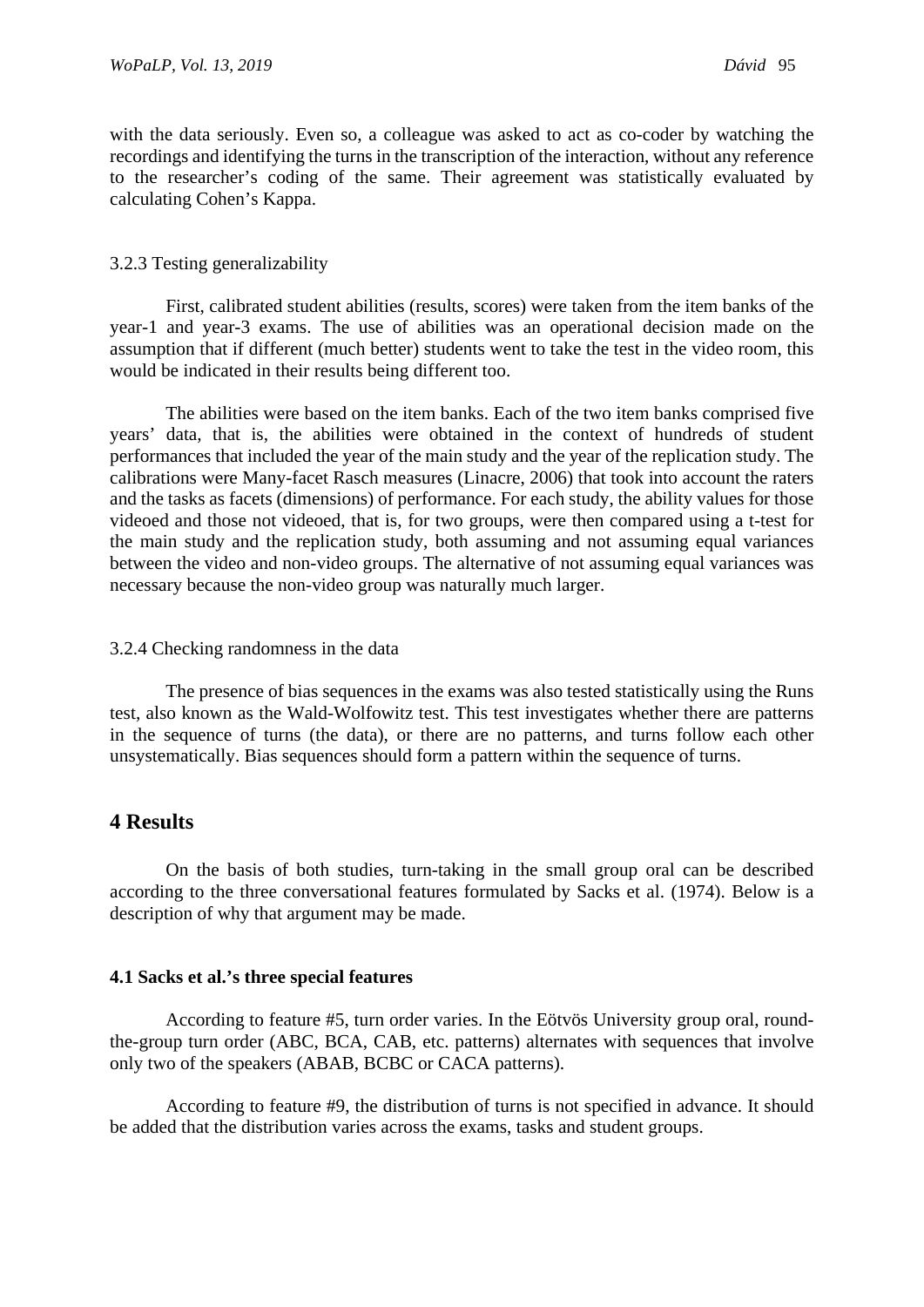Feature #12 was the obvious use of turn allocation techniques, which were also in evidence. Sacks et al.'s (1974) turn allocation techniques were of three kinds:

- 1. Current speaker selects next: The direct nomination of the next speaker, the most obvious kind of selection, occurs only once in the Eötvös University transcriptions. The low frequency of nomination is probably a reflection of the students interacting with their own familiar peers. A less direct form of the current speaker selecting the next speaker is addressing a question to one of the others, typically maintaining eye contact, which is an implicit form of nomination. This occurs more often in the data, for example, when a repair/ clarification sequence is initiated.
- 2. Other speakers self-select: This is the dominant form of turn allocation. In most transitions, speakers self-select in the data.
- 3. Current speaker self-selects: This occurs when the speaker decides to initiate a new turn, when the other speakers have not self-selected and the current speaker decides to continue. As might be predicted, this option occurs comparatively more rarely, for example, only 36 times in the main study data.

### 4.1.1 Further notable characteristics

Overwhelmingly, one party talks at a time. Overlaps are common, but brief. One will typically yield when two self-selecting speakers begin their turns at the same time or when the next speaker, monitoring the current speaker for an end of a turn, believes (wrongly) their turn has come. Transitions from one turn to the next with no gap and no overlap also hold true for the Eötvös University oral. Turn size varies, ranging from single-word turns to a turn of 195 words in the data. The number of turns varied across the 34 recordings, between 12 and 83 per video.

# **4.2 Chief evidence: bias sequences**

The conversational options are jointly responsible for two typically observable turntaking patterns, which occurred with every trio, and more than once with some groups in the data. One is when the turn conveniently goes round the trio. Following the "turn order is not fixed but varies" feature of Sacks et al. (1974, p.701), in this study, speakers' turns vary in order (ABC followed by BCA, CAB and perhaps ABC again). The other pattern is short, "bias" sequences involving only two, followed, sooner or later, by the third student's (re)entry into the conversation. Conversational bias is activated here, as predicted by Sacks et al., which restricts interaction to only two speakers for some time, typically ABAB, BCBC, CACA, and so on, before a round-the-group pattern or another bias sequence begins. The sequences in which conversational bias operates are indicated in Appendix A as vertical arrows with a continuous line.

The evidence for the recurrent bias sequences is the most interesting finding from this study. They occur in each of the 34 videos made in the main study and the replication study, in which 63 and 53 sequences were identified, respectively, bringing their number to 116 overall. Bias sequences range between four and nine turns in each video.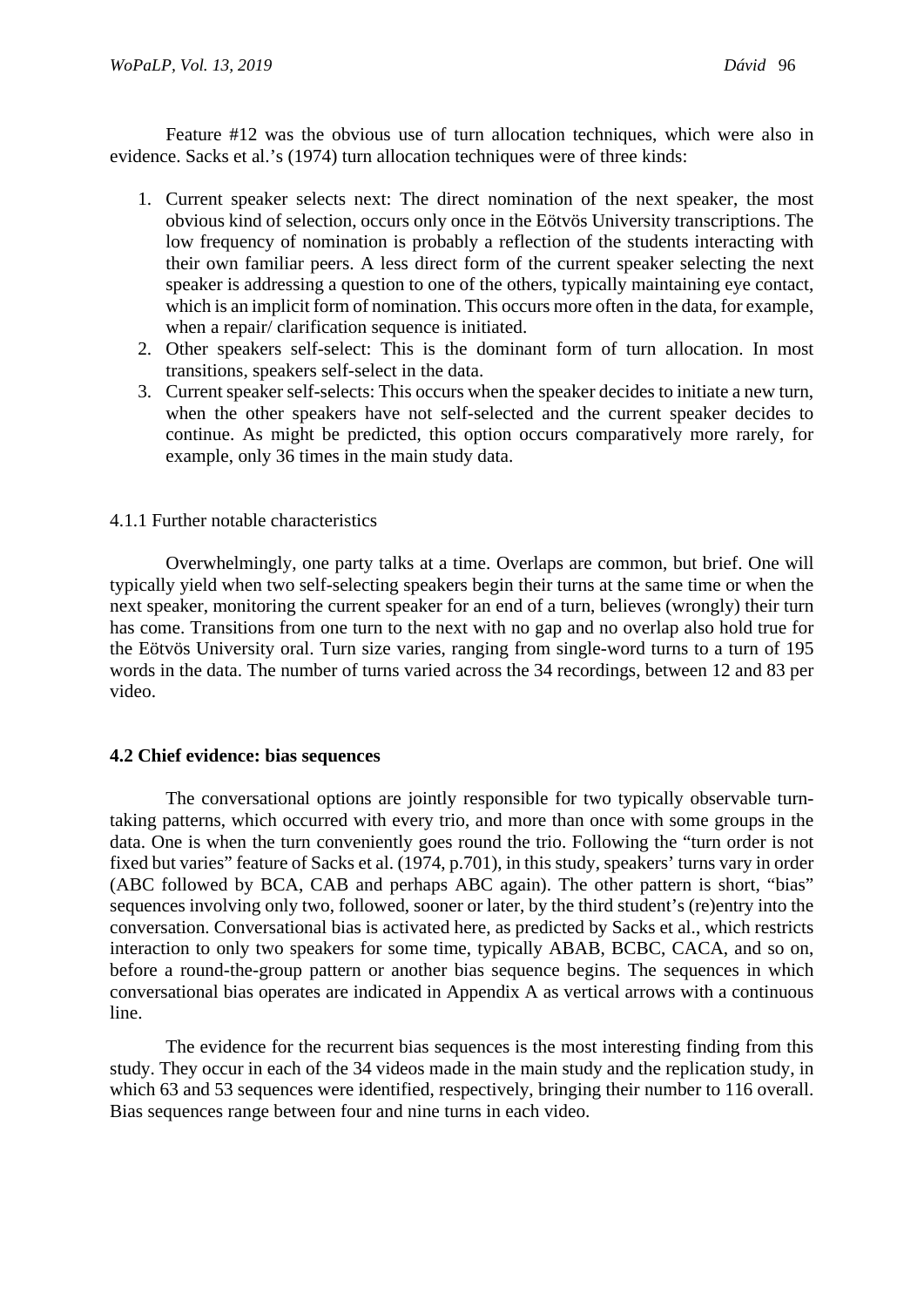| <b>Test Value</b> <sup>a</sup> | $^{\circ}$ 1,00    |
|--------------------------------|--------------------|
| <b>Total Cases</b>             | 1847               |
| <b>Number of Runs</b>          | 588                |
| Z                              | $-10,287$          |
| Asymp. Sig. (2-<br>tailed)     | 000,               |
|                                | a. User-specified. |

| Table 2. Results from the Runs test |  |  |  |
|-------------------------------------|--|--|--|
|                                     |  |  |  |

The researcher used their own coding for the Runs (Wald-Wolfowitz) test, which showed that there are 'runs', that is, patterns, in the data and that interaction does not simply go round the group in some random sequence, but it is highly patterned (Table 2). It has showed us that bias sequences are at least one of the verifiable patterns in the data.

# **4.3 Testing reliability**

The reliability of the researcher's classification into accepted turns or utterances not accepted as turns was tested against the classifications by the co-coder. As Table 3. shows there was an acceptable level of agreement between the researcher and the co-coder. As can be seen the cocoder accepted fewer utterances as turns that the researcher. Kappa was calculated as agreement index at 0.779, the 'industrial norm' being  $\geq 0.6$  in language testing (Fulcher, 2010, p.83). In terms of a simple percentage agreement, there were 1662 cases (536+1126) of agreement over 1847 cases overall, which equivalent to agreement in 89.9% of all the utterances.

|              |  | Cocoder |      |              |
|--------------|--|---------|------|--------------|
|              |  |         |      | <b>Total</b> |
|              |  | 536     |      | 549          |
| Researcher   |  | 172     | 1126 | 1298         |
| <b>Total</b> |  | 708     | 1139 | 1847         |

Table 3. The crosstabulation of the researcher's and co-coder' judgements

# **4.4 Statistical tests for generalizability**

The fact that the videos were real (not mock) exam videos lends them a certain measure of credibility. However, it has only been possible to make videos of a proportion of the students. Therefore, it was right to ask whether the video sample can be considered a good cross-section of all the students tested. In Table 4. basic student performance data are presented about videoed and non-videoed students in both the main study and the replication study. What is also clearly shown is that while standard deviations are similar, the group means are close and the standard error of the means are similarly large. All this goes to show that these examinations are rather similar.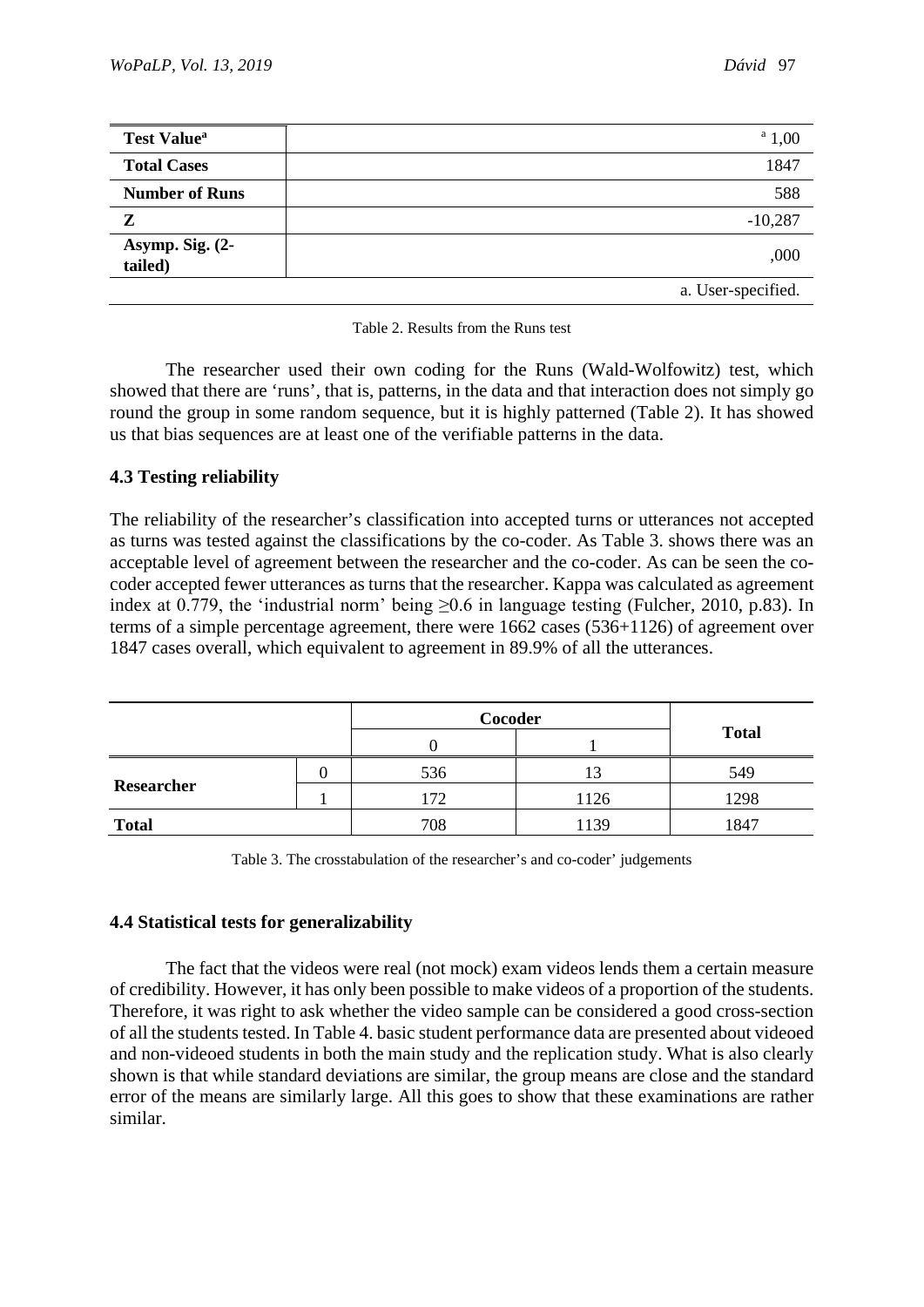|                          | <b>Groups</b> | N   | Mean    | <b>Std. Deviation</b> | <b>Std. Err. Mean</b> |
|--------------------------|---------------|-----|---------|-----------------------|-----------------------|
| <b>Main study</b>        | Videoed       | 44  | 10.5886 | 10.84310              | 1.63466               |
|                          | Non-videoed   | 149 | 13.0293 | 11.63095              | .95284                |
|                          | Videoed       | 56  | 11.9575 | 8.86631               | 1.18481               |
| <b>Replication study</b> | Non-videoed   | 129 | 9.9398  | 8.59426               | .75668                |

Table 4. Comparison of basic data of videoed and not videoed students

Statistical tests were done to see more precisely whether videoed and non-videoed student samples come from the same population. The Rasch-calibrated oral language proficiency scores, already corrected for task difficulty and rater severity, appeared to be the best readily available data to test for a potential difference between the means in Table 3, the H0 being that no significant differences existed between videoed and non-videoed students. The results showed that the H<sub>0</sub> could not be rejected in this case (Tables 5-6).

The similarity of the distributions in Table 4 and 5 was confirmed by the Levene's test, indicating small differences between variances for the main study and its replication. This comparability suggested that it was appropriate to use an independent-samples t-test. As the results in Tables 5 and 6 do not allow the H<sub>0</sub> to be rejected, some notion of generalizability may be formed: it will have to be assumed that significantly more (or less) proficient students were *not* examined in the video room, which in turn indicates that what was observable in the video room may have been observable in and representative of all the other testing rooms too.

| <b>Equal variances</b> | <b>Levene's Test for</b><br><b>Equality of Variances</b> |      | t-test for Equality of Means |        |                     |
|------------------------|----------------------------------------------------------|------|------------------------------|--------|---------------------|
|                        |                                                          | Sig. |                              | df     | Sig. (2-<br>tailed) |
| <b>Assumed</b>         | .228                                                     | .634 | $-1.241$                     | 191    | .216                |
| <b>Not assumed</b>     |                                                          |      | $-1.290$                     | 74.680 | .201                |

Table 5. Main study comparison of test proficiency in the video and non-video groups

| <b>Equal variances</b> | <b>Levene's Test for</b><br><b>Equality of Variances</b> |      | t-test for Equality of Means |         |                   |
|------------------------|----------------------------------------------------------|------|------------------------------|---------|-------------------|
|                        |                                                          | Sig. |                              |         | $Sig. (2-tailed)$ |
| <b>Assumed</b>         | 000                                                      | 985  | .453                         | 183     | .148              |
| <b>Not assumed</b>     |                                                          |      | .453                         | 101.743 | .154              |

Table 6. Replication study comparison of test proficiency in the video and non-video groups

# **5 Discussion**

The operation of conversational bias, it is believed, underpins the claim of conversational language and a high level of dynamism in a group with three candidates.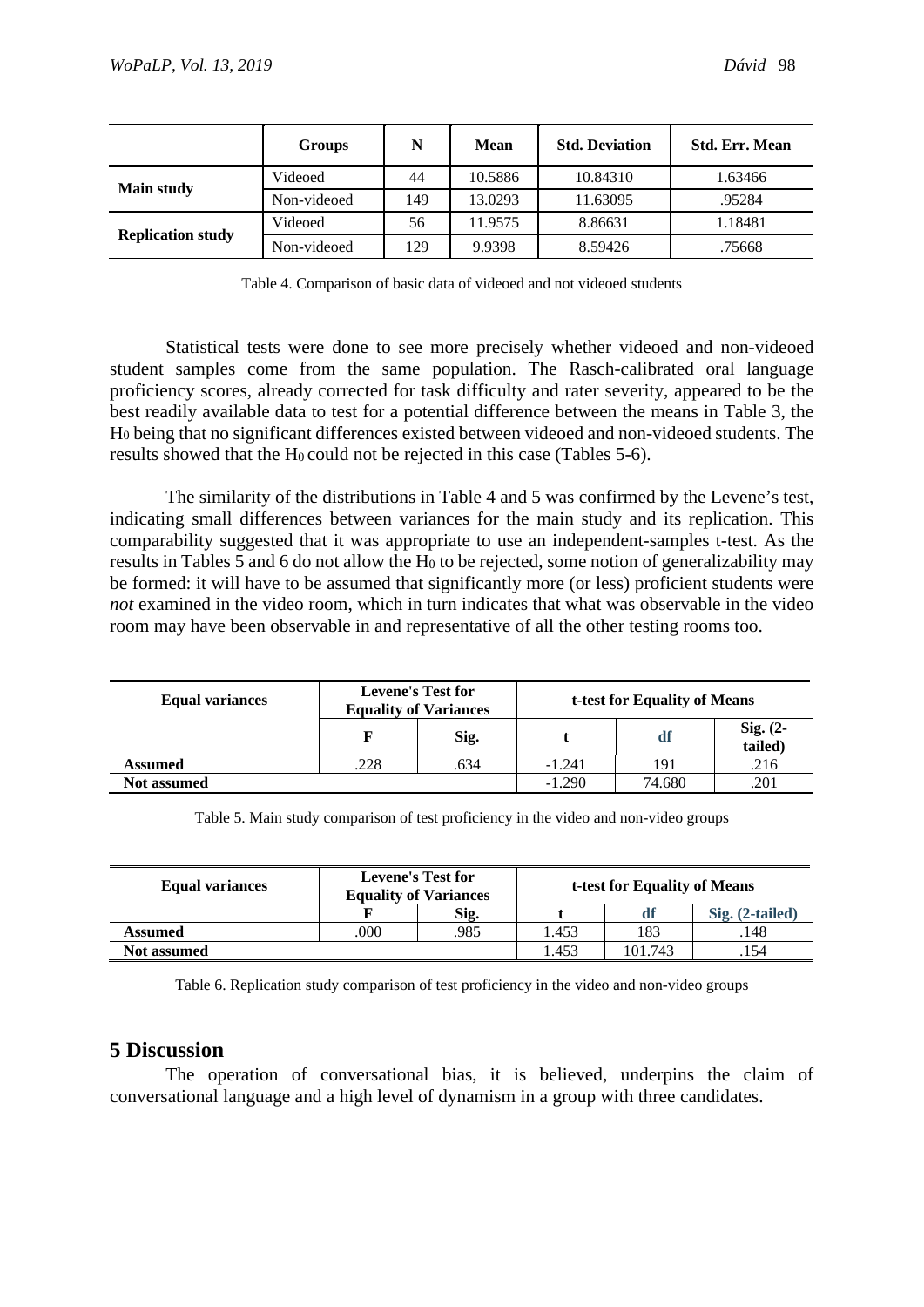#### **5.1 Additional speakers compete**

Sacks et al. (1974) also say that the "current speaker selects previous speaker as next bias remains invariant over any increase in the number of parties" (p.712). As conversation organises only two speakers at a time, additional speakers "will be under constraint to selfselect" (p.712) for a turn. Of course, being "under constraint" might conjure up images of competing in aggressive or domineering ways, but while a speaker's challenge is to secure their own share in the conversation, the challenge for their partners is to sensitively allow this partner into it. This interactional competence, the ability to turn-take in groups, may be posited as an important facet of oral communicative competence, although not at any level.

It cannot be mere accident that group orals have been used predominantly in higher education. That students in higher education must represent a rather higher level in the foreign/second language is only an assumption, however; it is nearly impossible to verify from the literature. It may be more useful, therefore, to formulate a hypothesis in terms of the Common European Framework (CEFR, 2001) scales here. On the basis of research so far, it is reasonable to expect that the group oral can realise its full potential from level B2 upwards. This is the range of ability where interactants should have the skills to realise the potential in this test format. Below level B2, the need to plan and process their message in a linguistically and pragmatically acceptable way may prevent participating in a fluid encounter with more than one other speaker. For these lower level students interview tests with skilled interviewers or even paired-orals might be more suitable, where it is always more obvious whose turn is next. That obviousness offers more security.

The viability of the group idea might also be limited to special contexts where candidates are rather similar, as in higher education. The explanation is most likely that in university settings candidates are often at a similar level of proficiency, are all adults, if not necessarily at a similar age, have the same status as students and many know each other (familiarity). The Eötvös University group oral operates in just such a context, which is very different from a public language test. The specificities of this context call for further research into the group oral in different educational contexts.

#### **5.2 Potential for group tests with three speakers**

On the basis of work by Sacks et al., the merit of the group oral with three students may be that schisming is not a possibility. Not surprisingly perhaps, there was no evidence of schisming in this study. It appears that Sacks et al. provide a strong rationale for the group oral with three candidates. Due to the number of participants and the action of conversational bias, turn-taking remains unstable enough to ensure a high degree of dynamism and prevent both the invariance of turn order in paired interactions (individual and paired orals) and the potential break-up of interaction into parallel dyads and/or groups with a larger number of candidates.

Conversational bias should not be seen as a limitation of the group oral; what it creates instead is a situation in which interactants in the third party position need to display the relevant skills, that is, interactional competence, to enter the conversation in order to take the floor, or as the dyad holding the floor, to sensitively allow the third party back in. It is suggested here that conversational bias might be the reason for dynamism in a group oral with three participants.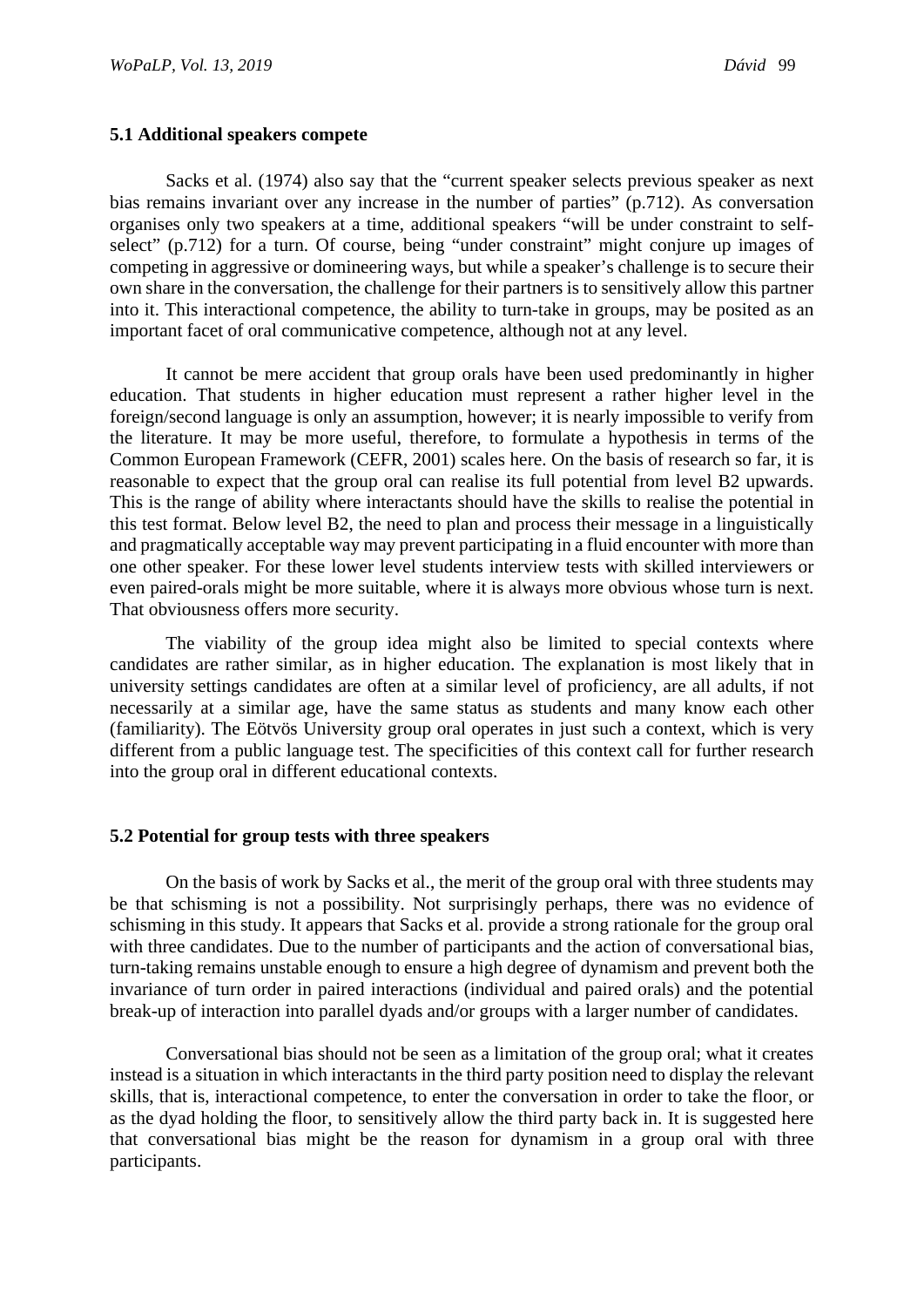Of course, the turn-taking system is but one of the organizational systems in Conversation Analysis (Lazaraton, 2002). The Eötvös University group oral might still prove to be something else after an investigation of the system of repair, of the preference organization, of openings, pre-closings and closings and of topic organization, which this study has not specifically dealt with.

There is another threat, from score-based studies, to the validity argument sketched here. Even if the quality of the rating is high in itself, the score variance generated by one speaker might be found to interfere with another speaker's scores. A fundamental conflict might emerge in this way, between the requirement of making test results individual on the one hand, from which oral proficiency is inferred, and the co-constructed nature of test performance on the other. In this way, what is to be construct-relevant variance from one speaker's interactional competence may be confounded with the construct-irrelevant variance generated by another speaker.

# **5 Conclusion**

In terms of its turn-taking, the language used in the context of the test was shown to be related to conversation as an external validity criterion, as described by Sacks et al. (1974). Their three special features are evidenced in the data, too. The data was collected under testing circumstances, which might have resulted in a simplified and restricted institutional type of talk, given that a test at a university is an institution itself. The simplification, however, has not affected key features of conversation, strengthening in this way the validity argument for the group oral with three speakers.

*Proofread for the use of English by: Frank Prescott, Department of English, Eötvös Loránd University, Budapest.*

# **Acknowledgements**

The author acknowledges the contribution of Angi Malderez, original co-designer of the group test, and the author's former students, Gabriella Bálint, Gertrud Murnyák and Ágnes Heckmann, who were instrumental in transcribing the videos and finally, Éva Mák, who lent her support as co-coder.

# **References**

Atkinson, J. M. & Heritage, J., (Eds.), (1984). *Structures of Social Interaction: Studies in Conversation Analysis.* Cambridge: Cambridge University Press.

- Bachman, L. F. (1990). *Fundamental Considerations in Language Testing*. Oxford: Oxford University Press.
- Bachman, L. F. & Palmer, A. S. (1996). *Language Testing in Practice.* Oxford: Oxford University Press.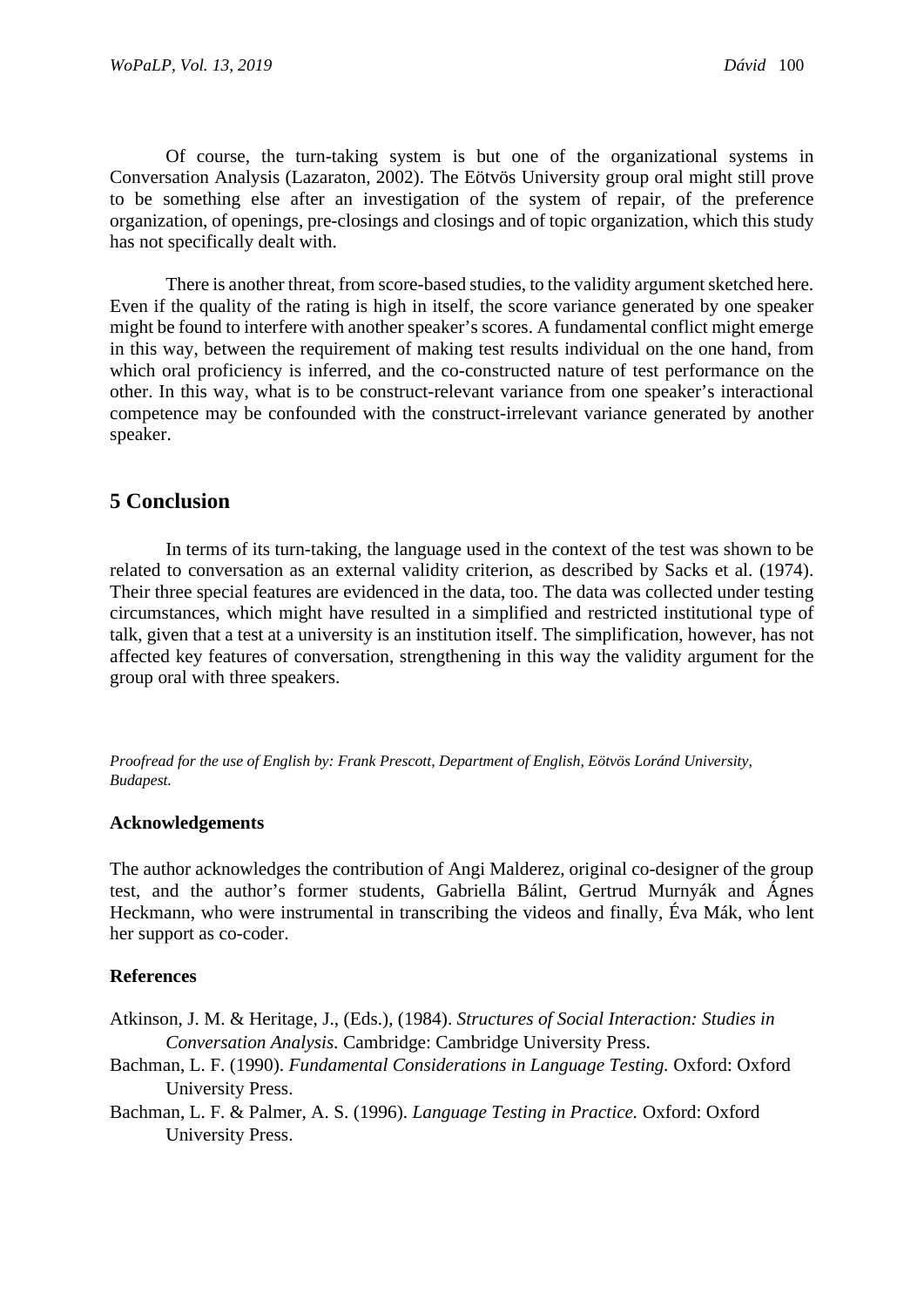- Bonk, W. J. & Ockey, G. J. (2003). A many-facet Rasch analysis of the second language group oral discussion task. *Language Testing,* 20(1), 89-110.
- Brooks, L. (2009). Interacting in pairs in a test of oral proficiency: Co-constructing a Better Performance. *Language testing,* 26(3), 341-366.
- Brown, A. (2003). Interviewer variation and the co-construction of speaking proficiency. *Language testing,* 20(1), 1-25.
- Berkoff, N. (1985). Testing Oral Proficiency: A New Approach. In Lee, Y., Fok, A., Lord, R. & Low, G. (Eds.). *New Directions in Language Testing* (pp. 93-99). Oxford: Pergamon Press.
- Canale, M. (1984). Testing in a communicative approach. In Jarvis, G. A. (Ed.), *The Challenge for Excellence in Foreign Language Education* (pp.79-92). Middlebury, VT: The Northeast Conference Organisation.
- Carroll, J. B. (1980). *Testing Communicative Performance: An Interim Study.* Oxford: Pergamon Press.
- Council of Europe. (2001). *Common European Framework of Reference for Languages: Learning, Teaching, Assessment.* Cambridge: Cambridge University Press.
- Day, E. M. & Shapson, S. M. (1987). Assessment of oral communicative skills in early French immersion programmes. *Journal of Multilingual and Multicultural Development.* 8(3), 237-260.
- Drew, P. & Heritage, J., Eds., (1992). *Talk at Work: Interaction in Institutional Settings. Studies in interactional sociolinguistics.* Cambridge: Cambridge University Press.
- Folland, D. & Robertson, D. (1976). Towards objectivity in group oral testing. *English Language Teaching Journal, 30*(2), 156-167.
- Fowler, R., Hodge, B. Kress, G. & Trew, T. (1979). *Language and Control.* London: Routledge and Keegan Paul.
- Fulcher, G. (1993). The Construction and Validation of Rating Scales for Oral Tests in English as a Foreign Language. PhD thesis. University of Lancaster.
- Fulcher, G. (1996). Testing Tasks: Issues in task design and the group oral. *Language Testing,* 13(1), 23-51.
- Fulcher, G. (2010). *Practical Language Testing*. London: Hodder education.
- Gan, Z. (2010). Interaction in group oral assessment: a case study of higher- and lowerscoring students, *Language Testing,* 27(3), 585-602.
- Gardner, R. (2006). Conversation Analysis. In Davies, A.& Elder, C., Eds., *The Handbook of Applied Linguistics* (pp.262-284). Malden, MA: Blackwell Publishing.
- Gorman, T.& Brooks, G. (1986). Assessing oracy. In Portal M., Ed., *Innovations in Language Testing* (pp.106-140). Windsor: NFER-Nelson.
- He, L.& Dai, Y. (2006). A corpus-based investigation into the validity of the CET-SET group discussion. *Language Testing,* 23(3), 370-401.
- Hilsdon, J. (1991). The group oral exam. Advantages and limitations. In Alderson, J. C. & North, B., Eds, *Language Testing in the 1990s: The Communicative Legacy* (pp.189- 197). London: Macmillan.
- Hong Kong Examinations Authority. (1995). English language Public Examinations in Hong Kong – A Guided Tour. Hong Kong: Mimeo. (pp.1-3).
- Hutchinson, C. (1986). The classroom assessment of English language skill. *Teaching English, 19*(3), 30-36.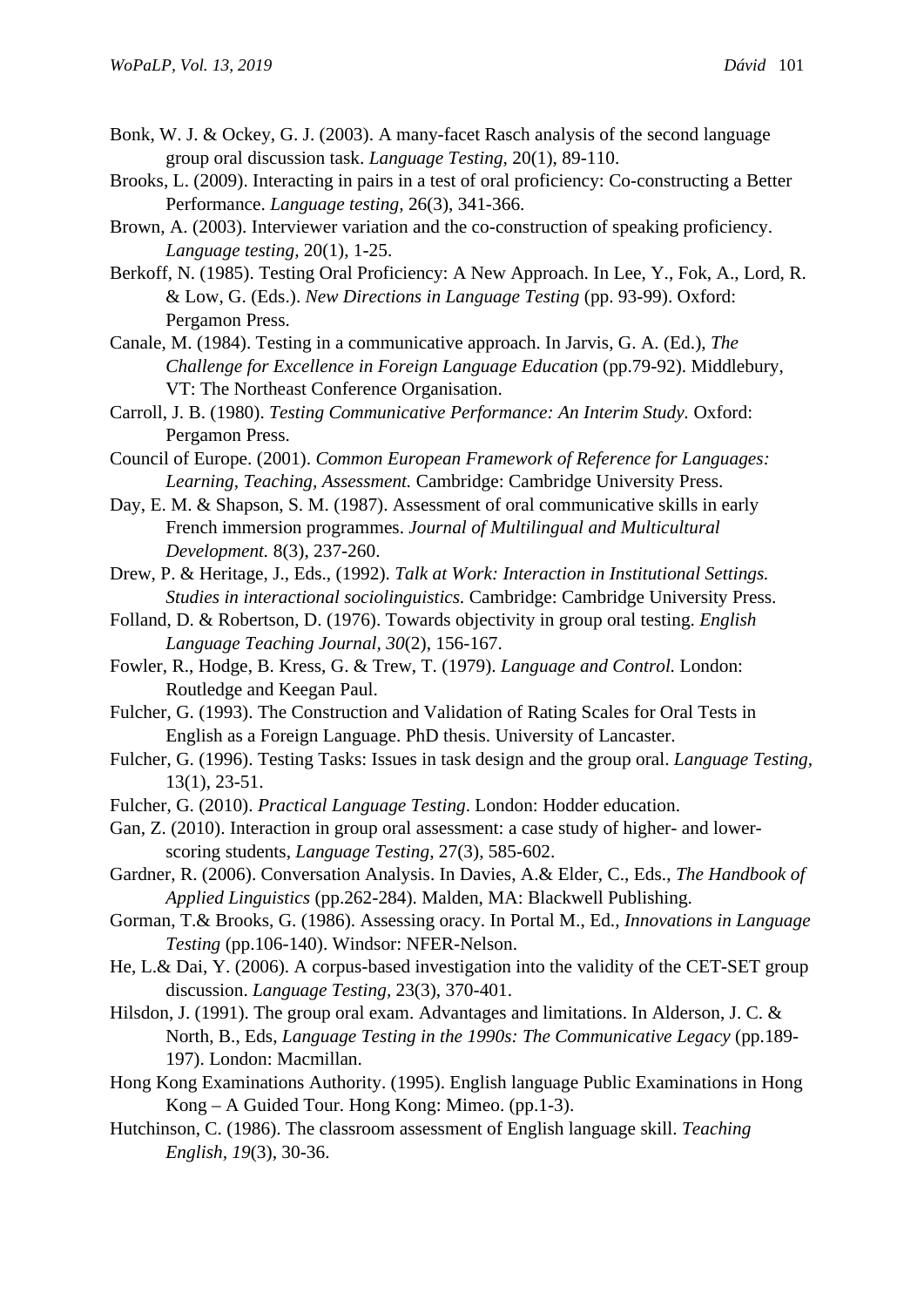- Johnson, M. (2001). *The Art of Non-conversation. The Reexamination of the Validity of the Oral Proficiency Interview.* New Haven and London: Yale University Press.
- Kane, M. T. (2006). Validation. In Brennan, R. (Ed.), *Educational measurement,* 4th ed. (pp. 17–64). Westport, CT: American Council on Education and Praeger.
- Lazaraton, A. (1996). Interlocutor support in oral proficiency interviews: the case of CASE. *Language Testing,* 13(2), 151-172.
- Lazaraton, A. (2002). *A Qualitative Approach to the Validation of Oral Language Tests.* Studies in Language Testing 14. Cambridge: Cambridge University Press.
- Leaper, D. A. (2010). Group Discussion Tests: Investigating the Construct of Interaction. Paper presented at the 36th International Association for Educational Assessment (IAEA) Annual Conference. Accessed on 10/15/2010, from http://www.iaea2010.com/fullpaper/209.pdf.
- Levinson, S. C. (1983). *Pragmatics.* Cambridge: Cambridge University Press.
- Linacre, J. M. (2014). Facets: Rasch Measurement Computer Program. Version 3.78 [Computer software] Chicago: Mesa Press.
- Liski, E. P. & Puntanen, S. (1983). A study of the statistical foundations of group conversation tests in spoken English. *Language Learning,* 33(2), 225-246.
- May, L. (2009). Co-constructed interaction in a paired speaking test: The rater's perspective. *Language testing*, 26(3), 397-421.
- Messick, S. (1989). Validity. In Linn, R. L. (Ed.), *Educational Measurement*(pp.13-103). New York: American Council on Education/Macmillan.
- Messick, S. (1995). Validity of psychological assessment. *American Psychologist,* 50(9), 741- 749.
- Morrison, D. M.& Lee, N. (1985). Simulating an academic tutorial: a test validation study. In Y. Lee, A. Fok, R. Lord,& G. Low, editors, *New Directions in Language Testing* (pp. 85-92). Oxford: Pergamon Press.
- McNamara, T. (1997). 'Interaction' in second language performance assessment: Whose performance? *Applied Linguistics, 18*(4), 446-466.
- Nakamura, Y. (2003). Oral proficiency assessment: Dialogue test and multilogue test. In *Proceedings of the 2nd Annual JALT Pan-SIG Conference May 10-11*(pp. 52-61). Held at the Kyoto Institute of Technology, Kyoto, Japan. Retrieved at 01/27/2011 from http://jalt.org/pansig/2003/HTML/Nakamura.htm
- Nakamura, Y. (2005). The construct of speaking for communicative testing. *Journal of Foreign Language Education,* Vol. 2: 61-74. Retrieved on 21/10/2010 from http://www.flang.keio.ac.jp/webfile/kiyo/kiyo\_second.pdf.
- Nakatsuhara, F. (2009). The Effects of the Number of Participants on Group Oral Test Performance. Presentation at the Language Testing Forum, at the University of Bedfordshire, November 20-22. Retrieved on 10/7/2010, from [http://www.beds.ac.uk/research/bmri/crella/LTF2009/Nakatsuhara.pdf.](http://www.beds.ac.uk/research/bmri/crella/LTF2009/Nakatsuhara.pdf)
- Nakatsuhara, F. (2011). Effects of test-taker characteristics and the number of participants in group oral tests. *Language testing*, 28(4), 483-508.
- Nakatsuhara, F. (2013). *The Co-construction of Conversation in Group Oral Tests.* Frankfurt am Main: Peter Lang.
- Nunn, R. (2000). Designing rating scales for small-group interaction. *English Language Teaching Journal,* 54(2), 169-178.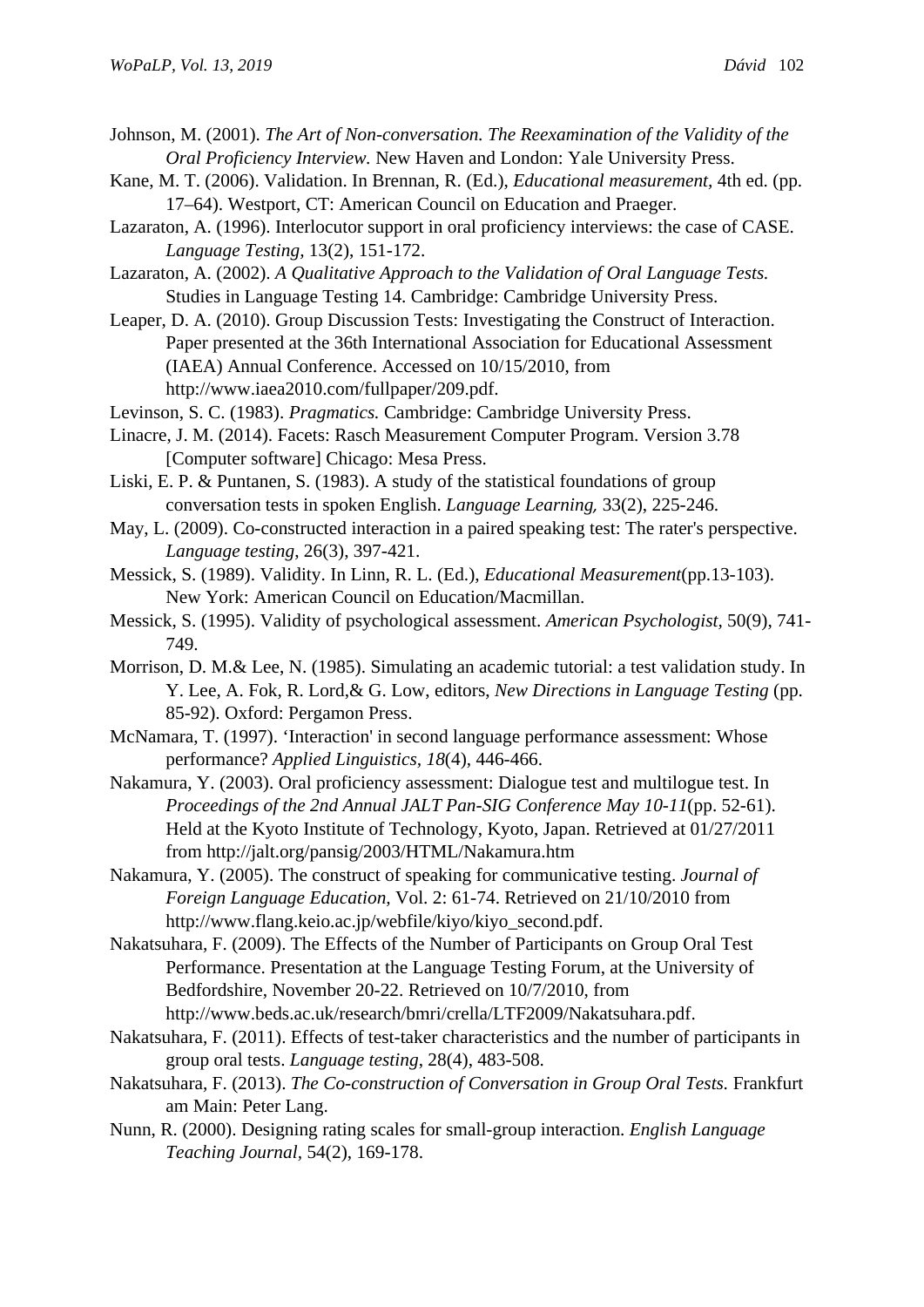- Ochs, E. (1979). Planned and unplanned discourse. In Givón, T. Ed., *Discourse and Syntax* (pp. 51-80). New York: Academic Press.
- Ockey, G. J. (2001). Is the oral interview superior to the group oral? *Working Papers on Language Acquisition and Education*, International University of Japan, 11, 22–41. Accessed on 19/10/2010 at: [http://www.iuj.jp/language/workingpapers/pdf/LP-11-2.pdf.](http://www.iuj.jp/language/workingpapers/pdf/LP-11-2.pdf)
- Ockey, G. J. (2006). Making a case for the Group Oral Discussion Test: The effects of personality on the group oral's score-based inferences. Ph.D. thesis, UCLA.
- Ockey, G. J. (2009). The effects of group members' personalities on a test-takers L2 group oral discussion test scores. *Language testing,* 26(2), 161-186.
- Pavlou, P. (1997). Do different speech interactions in an oral proficiency test yield different kinds of language? In Huhta, A., Kohonen, V., Kurki-Suonio, L.&Luoma, S., Eds, *Current Developments and Alternatives in Language Assessment*. *Proceedings of LTRC 96* (pp. 185-201). Jyväskylä: University of Jyväskylä and University of Tampere.
- Reves, T. (1980). The group-oral test: an experiment. *English Teacher's Journal*, *24*, 19-21.
- Reves, T. (1982). The group oral examination: a field experiment. *World Language English, 1*(4), 259-262.
- Reves, T. (1991). From testing research to educational policy: a comprehensive test of oral proficiency. In Alderson,J. C. & North, B., Eds., *Language Testing in the 1990s: The Communicative Legacy* (pp.178-188). London: Macmillan.
- Sacks, H. E., Schegloff, A.& Jefferson, G. (1974). A simplest systematics for the organisation of turn-taking for conversation. *Language,* 50(4), 696-735.
- Scott, M. L. (1986). Student affective reactions to oral language tests. *Language Testing, 3*(1), 99-118.
- Seedhouse, P. (2005). Conversation Analysis and language learning. *Language Teaching,* 38(4), 165-187.
- Shectman, Z. (1988). Selecting candidates for teachers training college: a group assessment procedure as an alternative to individual interviews. *European Journal of Teacher Education,* 11(2-3), 185-193.
- Shohamy, E., Reves, T. & Bejarano Y. (1986). Introducing a New Comprehensive Test of Oral Proficiency. *English Language Teaching Journal,* 40(3), 212-220.
- Sinclair, J. Mc. H. & Coulthard, M. (1975). *Towards an Analysis of Discourse: The English Used by Teachers and Pupils.* Oxford: Oxford University Press.
- Skehan, P. (1991). Progress in language testing: the 1990s'. In Alderson,J. C., & North, B., Eds, *Language Testing in the 1990s: The Communicative Legacy* (pp. 3-21). London: Macmillan.
- Swain, M. (1985). Large-scale communicative language testing: a case study. In Lee, Y., Fok, A., Lord, R., & Low, G., Eds, *New Directions in Language Testing* (pp. 35-46). Oxford: Pergamon Press.
- Tsui, A. B. M. (1994). *English Conversation.* Oxford: Oxford University Press.
- Van Moere, A. (2006). Validity evidence in a university group oral test. *Language Testing,* 23(4), 411-440.
- Van Moere, A. (2007). Group Oral Tests: How Does Task Affect Candidate Performance and Test Scores? Ph.D. thesis. Lancaster University.
- Wigglesworth, G. May, L, Galaczi, E., Nakatsuhara, F, & Van Moere, A (2010). Exploring Interactional Competence in Paired and Group Speaking Tests. Symposium at the 32<sup>nd</sup> Language Testing Research Colloquium, 12-16 April, 2010, Cambridge, UK.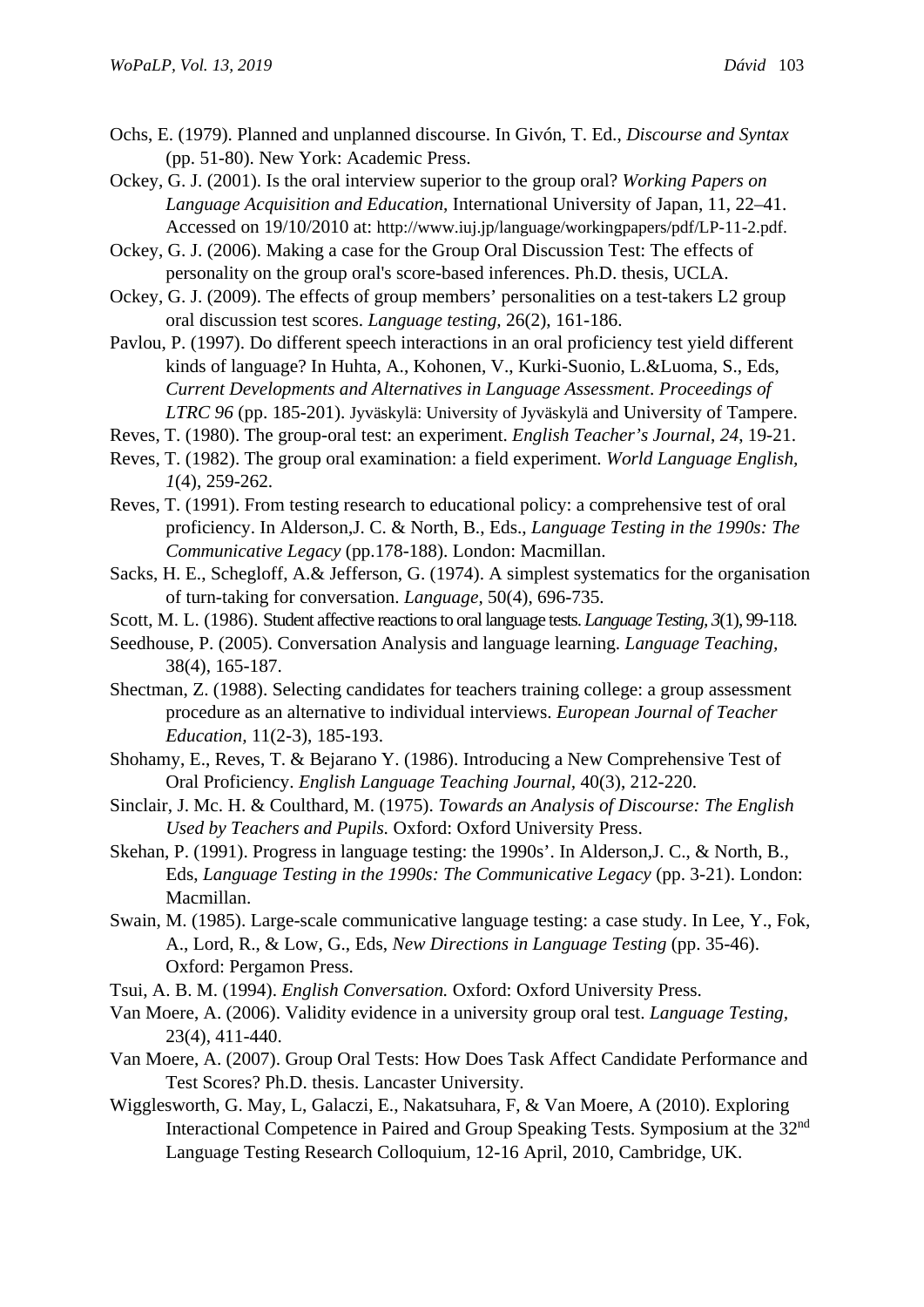# **APPENDIX A: Transcript of a sample phase 2 video**

# **APPENDIX A1 Transcription notation**

| Text $//$ text              | (Double oblique) Indicates the point in the current speaker's turn at     |
|-----------------------------|---------------------------------------------------------------------------|
|                             | which the next speaker's talk begins.                                     |
| //text texttext             | If it is located at the beginning of a turn, it marks a turn by the next  |
|                             | speaker while the previous speaker was talking. Thus, it may indicate     |
|                             | the beginning of an overlap. These are typed in the order in which they   |
|                             | occur in the current speaker's turn.                                      |
| (unclear)                   | This appears if the message is incomprehensible.                          |
| (you've got)                | Message which is only guessed because it is not well heard.               |
| $\left(\binom{1}{2}\right)$ | Noteworthy comments about how the turn was made or about non-             |
|                             | verbal features such as laughter.                                         |
|                             | Dots appear in the left hand column to indicate utterances that cannot be |
|                             | recognised as turns.                                                      |
| A,B,C                       | Student codes which represent different persons in each task, but A was   |
|                             | always the student on the left, B in the middle and C on the right.       |
|                             | Bolded letters indicate bias sequences.                                   |
| Ex $(1 \text{ and } 2)$     | Examiner (first and second)                                               |
|                             | Observed option 3                                                         |
|                             | Falling tone                                                              |
|                             | Moderately rising tone                                                    |
| $\gamma$                    | Strongly rising tone                                                      |
| A                           | Address, nomination                                                       |
| text text                   | Obvious overlap with previous speaker(s)                                  |

# **APPENDIX A2: Sample task**

- Ex What we'd like you to totototo agree on is three things three things that you would rather not show a foreign friend visiting Author country. And three things that you would like to show. You've got to agree on three things that you would, three things that you wouldn't.
- 1. C Well, I don't think it's possible not to I mean it's possible not to someone who is from abroad all uhm the poor people in the country but a I I just can't get used to the idea that foreigners come to this country and see all of those people begging the in the streets and erm and in the underground. And once I felt so terrible because I met someone from Germany and I don't know after ten minutes we met, he said that he had a horrible day because he came to Author city and in the first hour he was robbed by by women by a woman so  $|$  ((laughter)) that that II wouldn't like to show that situation I mean to show all of these poorness and poor people.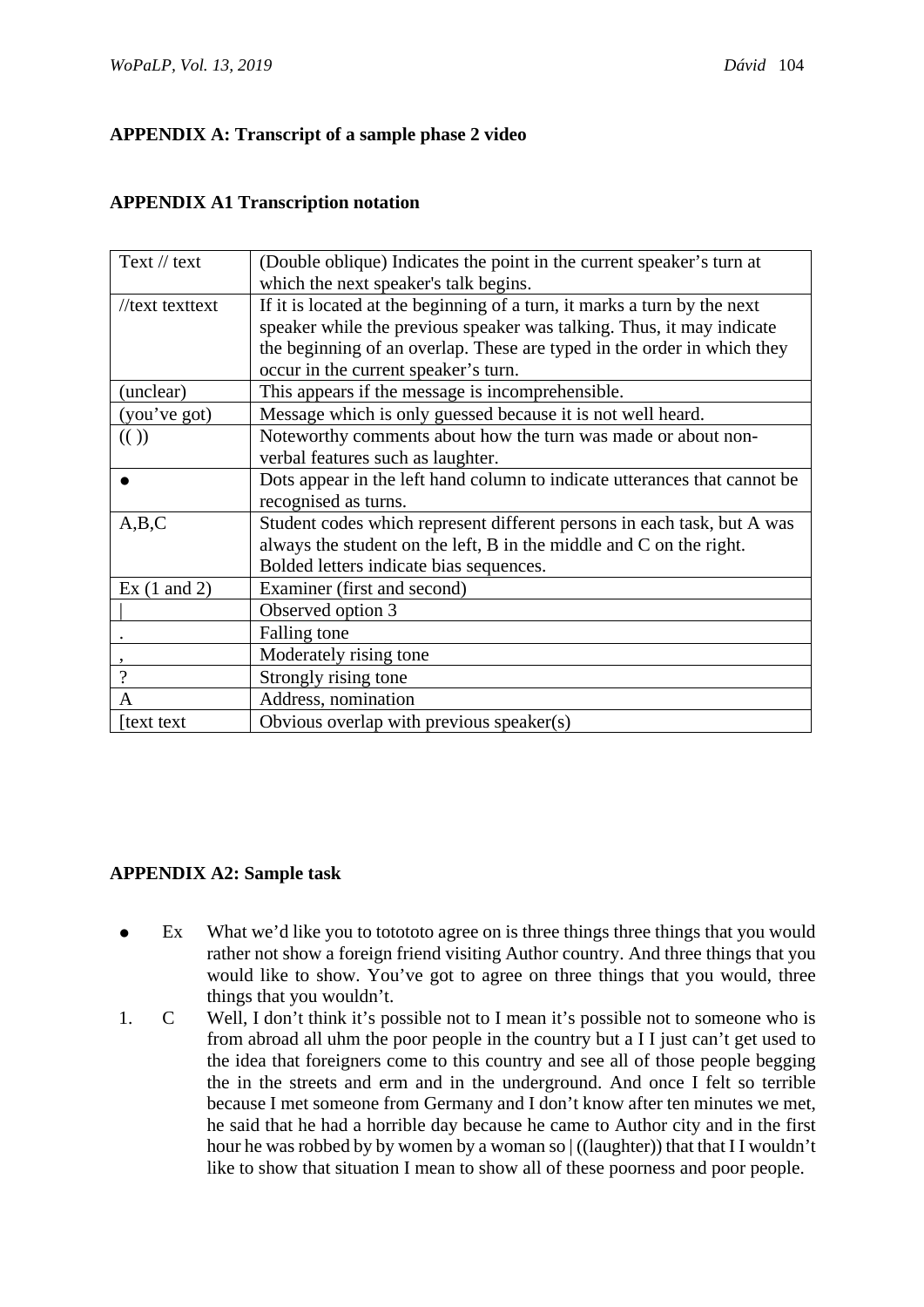- 2. B Yes.
- $\bullet$  A But I think it's uhm//
- 3. C //I don't think it's possible but
- 4. A It is not possible because it it goes with with the country. so // so you can't you can't forget about it because otherwise you show a false picture to // to a foreigner.
- C // Yes I think so, unfortunately
- $\bullet$  C //Well, yes.
- 5. **C** But I really would like to show all these beautiful building what we can see in Author city or in other towns as well because sometimes we Hungarians don't even notice them. I think erm but but when I moved up I mean when I moved to Author city, I live in Szolnok, I realised that there are so many nice buildings which actually could be nicer if they would be done up but uhm but they they look very dirty and old but but they're really nice. // Actually the architecture
- 6. **B** // I guess I guess Bu Author city is basically a really beautiful town and there are many things that's worth showing to a foreigner. Well there are the poor areas whi which I definitely wouldn't show him // like the Rákóczitér and then that area, but there are beautiful historical monuments like the Hősöktere. For example I would I would take him to a theatre or a a cinema if can speak speak Hungarian and a but not only not only Author city but I I would show him not of course not all the coun all the country because thathatha that takes a lot of time and there are some areas which are really beautiful // so I would show him some areas with with mountains, the theBakony and there are the
- $\bullet$  C  $\mid$  // Uhm
- $\bullet$  C  $\mid$  // Yeah.
- 7. **C** or Hortobágy which is // very traditional and special.
- 8. **B** Yeah, yes that's the other and the area of the Balaton of course that is really beautiful. Of course it's full full with tourists full of tourists but // you can get over it probably.
- $C$  // And yeah.
- 9. **C** Yes, uhm I wouldn't show the trains in Author country because I travel a lot by trains and are just disgusting. I I guess because I don't know how dirty they could be I mean I know they they are very dirty and I just don't know why they don't keep it clean. So well the exception is the inter-city trains but but usually Hungarians travel by the uhm normal, the old ones so
- 10. A They haven't got money for // (unclear)
- 11.  $\cdot$  B // Yes, cleaning up all those trains costs a lot of money and I I think
- 12. C  $\triangle$  Oh yeah.
- 13. A  $\rightarrow$  And one thing that I wouldn't show I think it's Balaton because it's not so Hungarian so it's
- 14.  $C \cdot$  Yeah, there are all of those // German signs
- 15. A  $\frac{1}{4}$  // It it has changed a lot but what I would show them definitely was the most beautiful thing in Author city and this is the castle. I like it.  $\frac{1}{1}$  very much and  $\frac{1}{2}$  maybe I would take him to concert to Mátyás // templom.
- $\bullet$  B // Yes.
- $C$  // Uhm
- 16. **B**  $\uparrow$  Well, there are many beautiful castles in Author country. A few years ago I saw the castle at Keszthely // it it was extremely beautiful
- 17. **C** Yes, that that's the most beautiful I think  $\#$  that's my personal idea.
- 18.  $\bf{B}$  The that's I would definitely show.
	-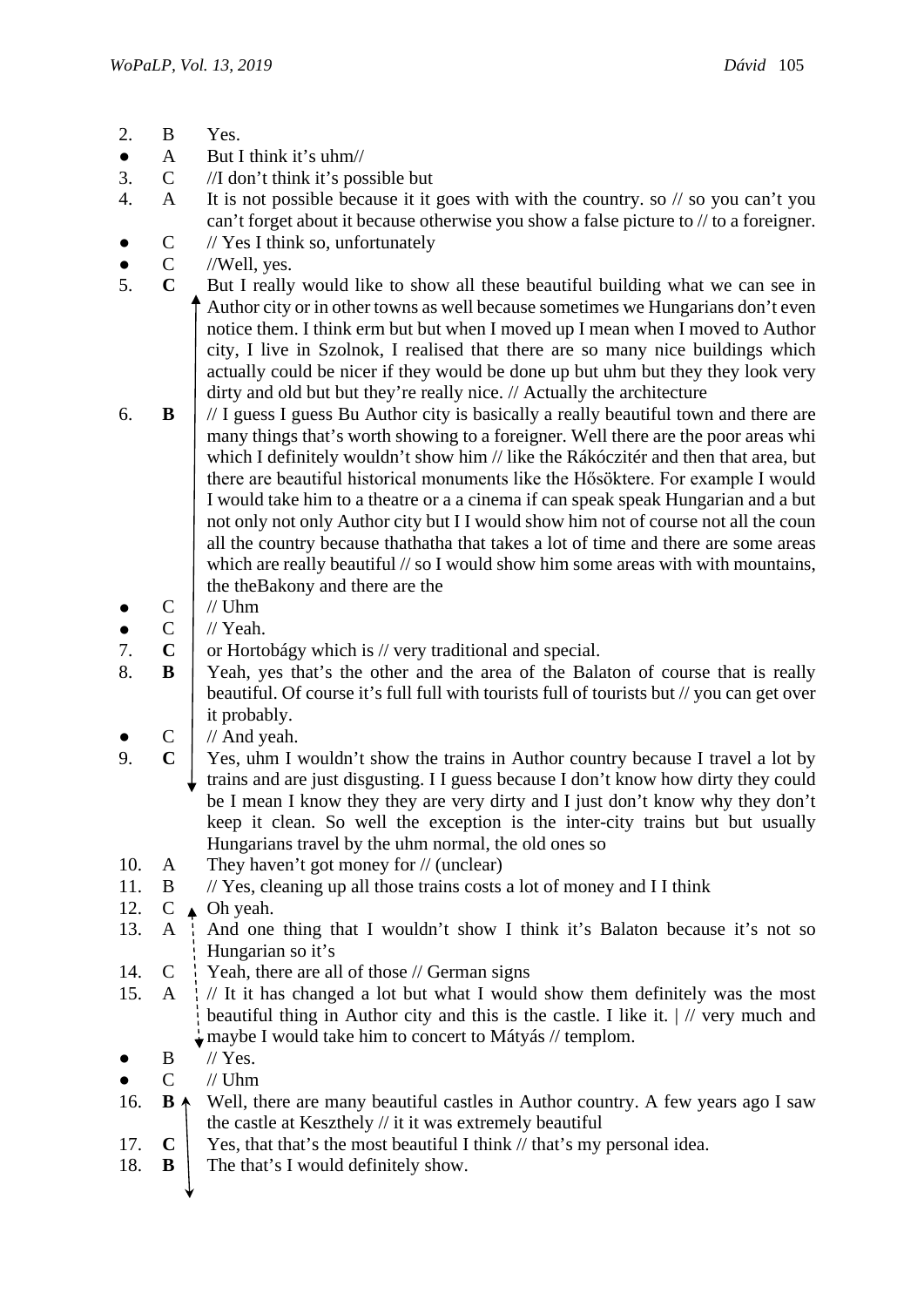- 19. **C** I would too. So we would show the nice buildings erm // the nice areas
- 20. **A**  $\neq$  // the mountains
- 21. **C** Yes, the mountains and I would show a very unique animal, which is the well I don't know the name of it in in English. It's the grey bull I guess because that's unique to Hungarians there is no animal like that in other countries.
- 22. **A**  $\downarrow$  What kind of animal is it?
- 23. **C** Well, // it's like a erm a huge // bull with with a a
- $\bullet$  B // Oh, yes yes
- $\bullet$  B // it's like
- 24. **B**  $\triangle$  Or an ox maybe
- 25.  $\mathbf{C}$  | Well, yeah ((laughter))
- 26. **B** It's in the Hortobágy a few  $\frac{1}{a}$  few one of them
- $\begin{array}{cc}\n\bullet & A \\
\hline\n27 & \n\end{array}\n\begin{array}{c}\n\downarrow \text{if the number of times } B \\
\hline\n\end{array}$
- 27. **C** And it's grey.
- 28. A Are you familiar with?
- 29. B Well, not really we we have learned it in in the biology lessons at high school so ((laughter)) This is the only I know about them.
- 30. C Uhm they are found in in Hortobágy and I would like national clothes, the folklore clothes and the I think foreigners would enjoy the folk dance of Hungarians. I think so. So I I would show that one too and I would take him to to a cage uhm there you can swim so it's like a a cage where where there is a bath in it. Do you know what I mean?
- 31. A Yes, I know.
- 32. C It's a it's found in Tapolca I think so.
- 33. B I haven't seen anything like that before I think.
- 34. C Well, you know a cage with with waters in it, and a cage which has uhm these crystals like for example there is one in uhm
- Ex (unclear)
- 35. C Yes.
- 36. B Oh yes, all right. Yes, yes, all right. I got it, yes. Well it depends in on the season, I think, so in the summer or in the autumn it would worth taking him or her to a forest maybe even in in Buda, or or in the countryside because the forests are really beautiful in those // periods of time. There are a lot of nice and beautiful places in Author country, I think.
- $C$  // Uhm.
- 37. C So what is the third thing third thing we we wouldn't show
- A Er
- 38. B Maybe the zoo I think, it it's I think it's just a torture of the animals // to keep to keep them locked up in cages. // Well, yes, yes .And those those safari style styles those are much better, but there are there's no place for for them in Author country I guess. So it's hard to keep the lions on their plain.
- $C$  // Well yes
- 39. A You are right but people got used to to going to zoo. They often forget about // about this (unclear)
- 40. B // yes but I think the Hungarian zoo is not not one of the best in in the // world wild
- 41. C // I agree with you
- 42. A I don't remember because I was in the zoo when I was a child and I don't remember but I want to go to the zoo, than I will see.